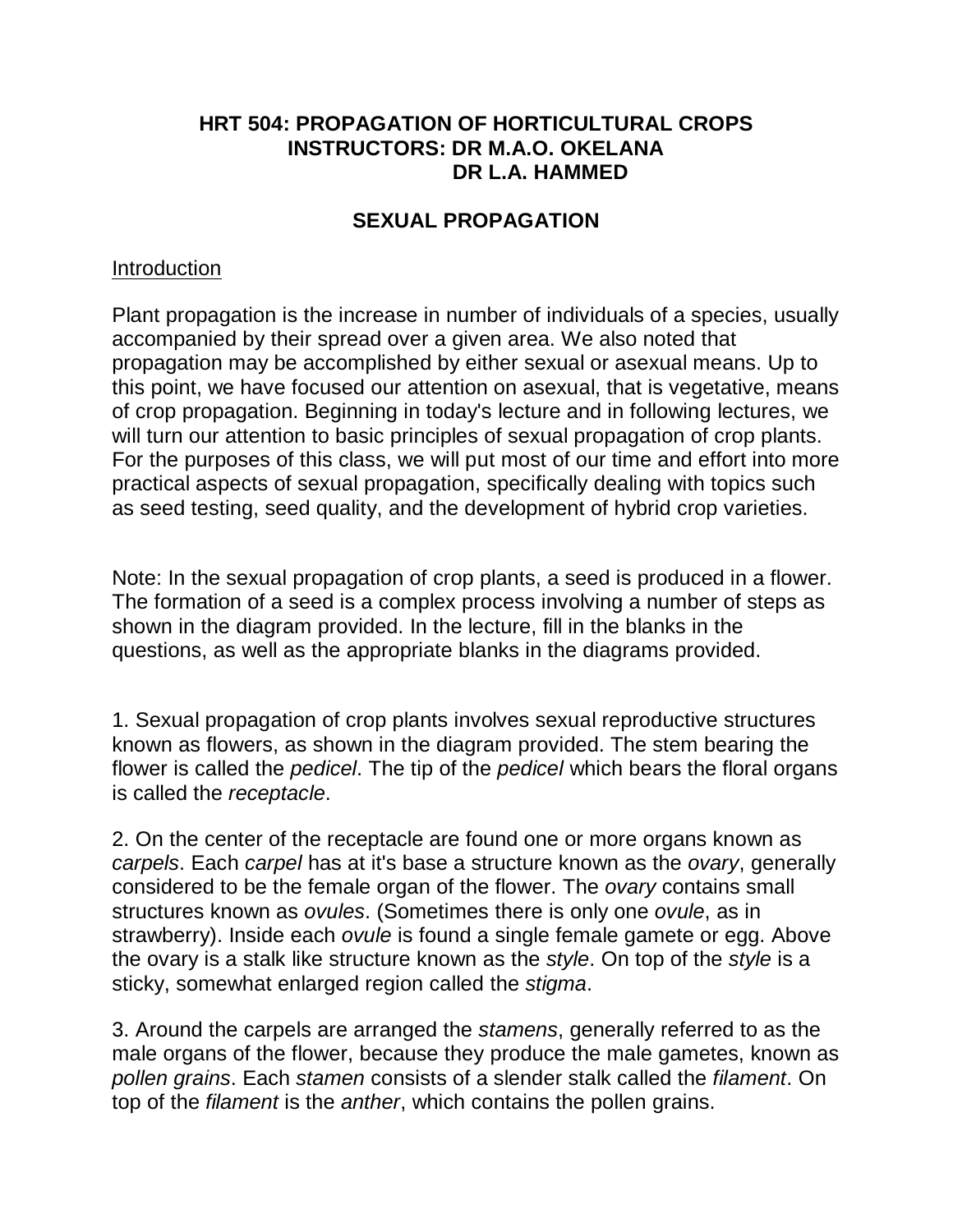4. In sexual reproduction in flowering plants (angiosperms), a male gamete, commonly known as the pollen grain fertilizes the female gamete, known as the egg, to form the *zygote*. The *zygote* eventually develops into an embryo, which is a potential new plant. Over time, a seed coat develops to cover and protect the embryo, and a seed is formed. The seed then becomes the means of propagation of the species.

5. In the stage of flowering known as full bloom or *anthesis*, the anthers, the structures containing the pollen, ruptures, and pollen is shed.

6. One of the important events that precedes the fertilization of the egg is the transfer of pollen from the male organ, specifically from the *anther*, to the female organ, specifically to the *stigma*. This transfer of pollen from the anther to the stigma is known as *pollination*.

7. If the transfer of pollen, pollination, takes place from the anther to a stigma in the same flower, or between flowers on the same plant, it is known as *selfpollination*. Examples of crops that normally *self-pollinate* are *citrus fruits, wheat, barley, oats, and peas*. If the transfer of pollen is between different flowers on different plants of different cultivars, it is known as *crosspollination*. Examples of crops that usually require *cross pollination* are *apple, blueberries, some grapes*.

8. A plant that is able to use it's own pollen to fertilize it's own eggs is known as a *self-fertile* plant. If it cannot produce seed with it's own pollen it is known as a *self-sterile* plant. In some plants that are *self-sterile* the plants' own pollen has some kind of incompatibility factor that prevents it from reaching the egg.

Note: An interesting, and to some people irritating, side effect of some pollen grains is that produce an allergenic response which can be quite objectionable.

9. How is pollen transferred from the anther to the stigma?

Note: In crop production, or more specifically in crop breeding, breeders manipulate the processes leading to seed production, such as pollination, to produce plants with desired characteristics. As with other fields of science and technology, in the field of crop breeding a specialized terminology has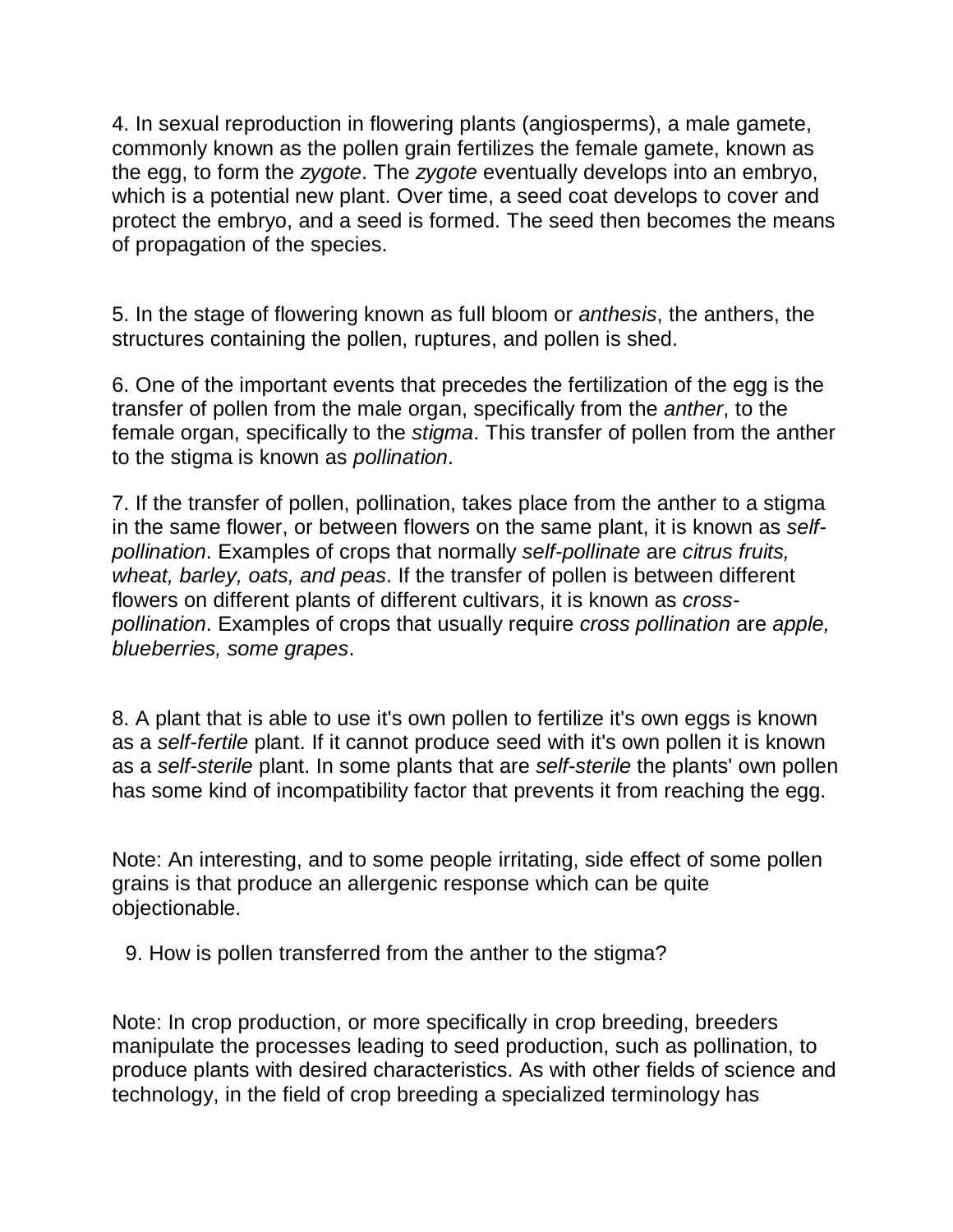developed. It is important for people working with crop to know some of the specialized 'language' of the crop breeder.

10. One term commonly used in referring to crop plants is the term *cultivar*. In many instances this term is used synonymously with the term variety. In giving the complete scientific name for a crop, it is sometimes necessary to include the *cultivar* or variety name, if there is one. For example, the name for a *cultivar* of corn known as Golden Wonder, would be *Zea mays* var. Golden Wonder. Give a definition for cultivar or variety.

# **Guiding Questions**

- 1. There are two main categories of cultivars, *clones* and *lines*.
- 2. What is a clone?
- 3. What is a line?

4. Crop producers and home gardeners will commonly use terms like inbred, hybrid, hybridizing, and hybrid vigor, and F1 hybrid. Give a brief definition of each of these terms.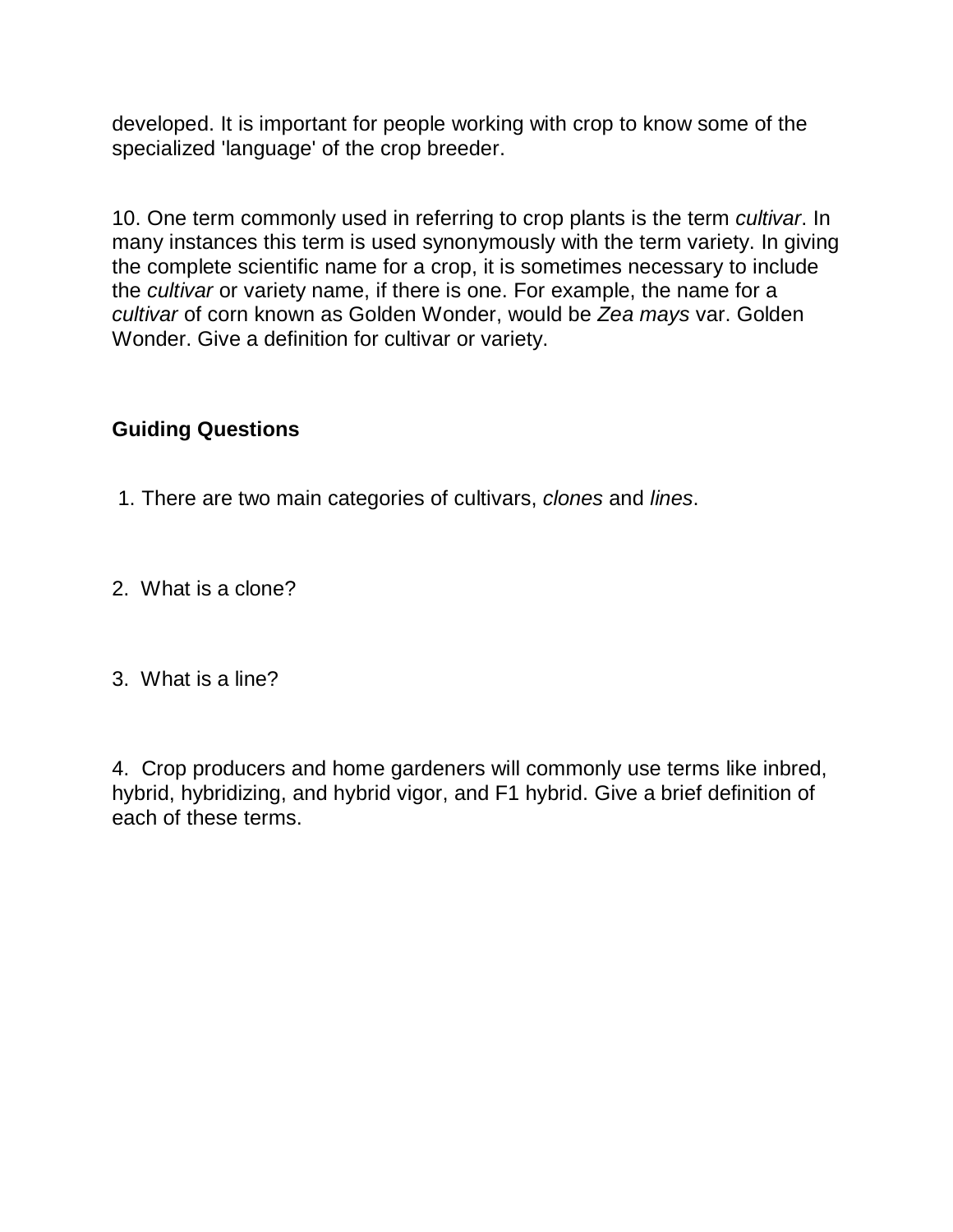# **Plant cloning**

# Advantages

Cloning can leaf to selected crops, with perfect size and nutritious value; maximum output in every harvest; DNA combination in order to select specific features of different plants (color, shape, vitamins, and minerals). Cloning can produce high yielding crops. A cloned plant can yield a thousand new plants from one parent plant. This means that farmers can produce more crops without a lot of seeds.

However, it promotes homozygocity in the absence of linkage, as in sexual reproduction. Can lead to either desirable or undesirable effects, e.g., production of rice enhancement resulting in plants more susceptible to disease and less successful materials in the evolution ladder. For example, cloning can produce drought and pest resistance crops.

Cloning can also be very much welcome, producing crops with higher nutrition in them, for instance, Philippines' *Golden Rice*, material which has high vitamin A content).

Cloning can lead to selected crops with perfect size and high nutritious value; maximum output in every harvest. DNA material can be manipulated in order to select specific features of different plants (color, shape, vitamins, and minerals).

# **Cloning a plant means you can choose the best plants to clone. An entire crop of healthy, prosperous plants can be cloned from one strong parent plant.**

Cloned plants grow at the same rate, so harvesting can become streamlined.

So far, the FDA has stated that cloned food would be perfectly safe for humans to eat. They have not, however, finalized a ruling to allow cloned food on the market.

I have deliberately emphasized the advantages. You can deduce the undesirable, negative effects of cloning!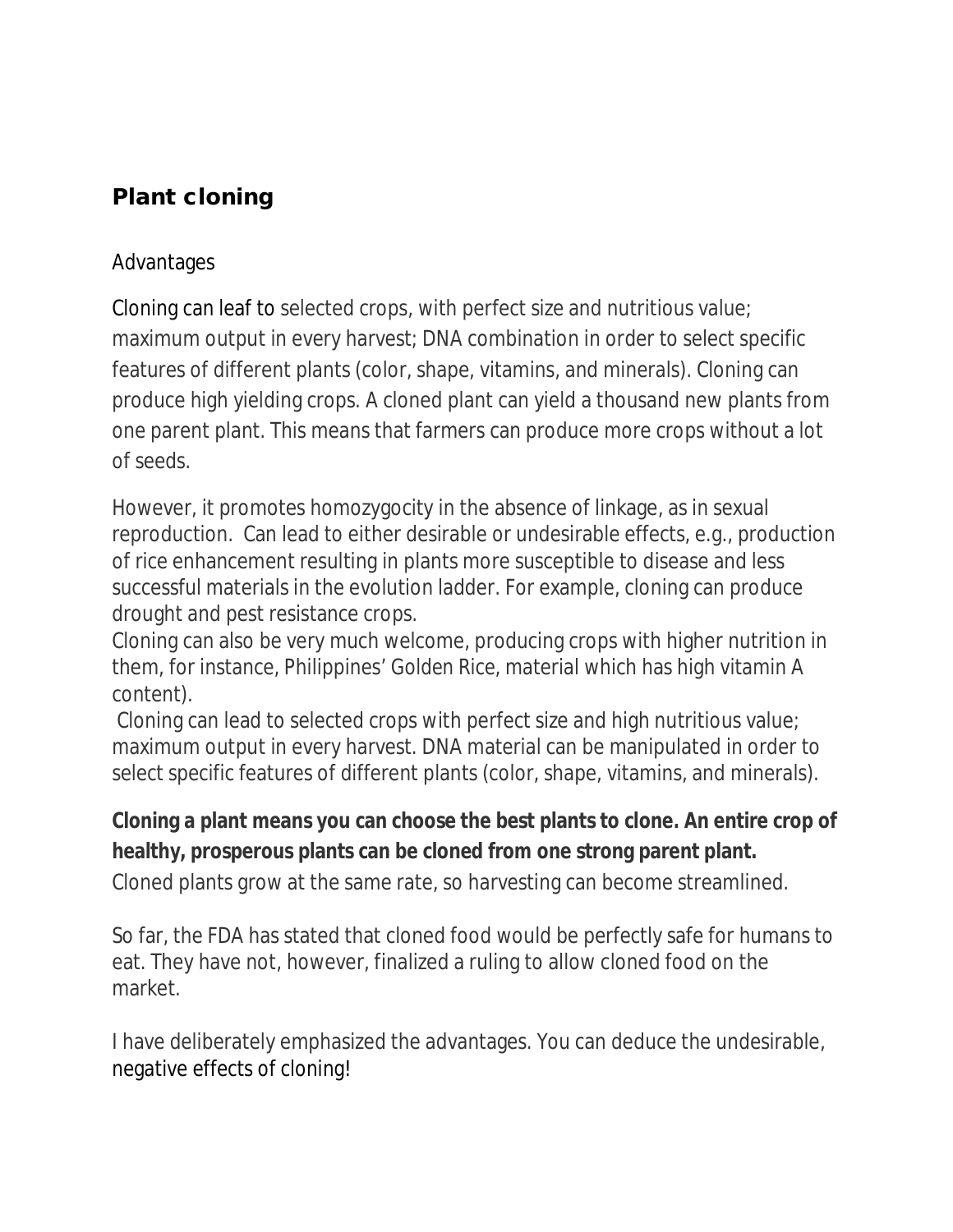# Advantages of Budding/Grafting

Change varieties or cultivars. An older established orchard of fruiting trees may become obsolete as newer varieties or cultivars are developed. The newer varieties may offer improved insect or disease resistance, better drought tolerance, or higher yields. As long as the scion is compatible with the rootstock, the older orchard may be top worked using the improved variety or cultivar.

Optimize cross-pollination and pollination. Certain fruit trees are not self-pollinating; they require pollination by a second fruit tree, usually of another variety. This process is known as cross-pollination. Portions of a tree or entire trees may be pollinated with the second variety to ensure fruit set.

Take advantage of particular rootstocks. Compared to the selected scion, certain rootstocks have superior growth habits, disease and insect resistance, and drought tolerance.

Benefit from interstocks. An interstock can be particularly valuable when the scion and rootstock are incompatible. In such cases, an interstock that is compatible with both rootstock and scion is used.

Perpetuate clones. Clones of numerous species of conifers cannot be economically reproduced from vegetative cuttings because the percentage of cuttings that root successfully is low. Many can be grafted, however, onto seedling rootstocks.

Produce certain plant forms. Numerous horticultural plants owe their beauty to the fact that they are grafted or budded onto a standard, especially those that have a weeping or cascading form.

Increase the growth rate of seedlings. The seedling progeny of many fruit and nut breeding programs, if left to develop naturally, may require 8 to 12 years to become fruitful. However, if these progeny are grafted onto established plants, the time required for them to flower and fruit is reduced dramatically. Another way to increase the growth rate of seedlings is to graft more than one seedling onto a mature plant. Using this procedure as a breeding tool saves time, space, and money.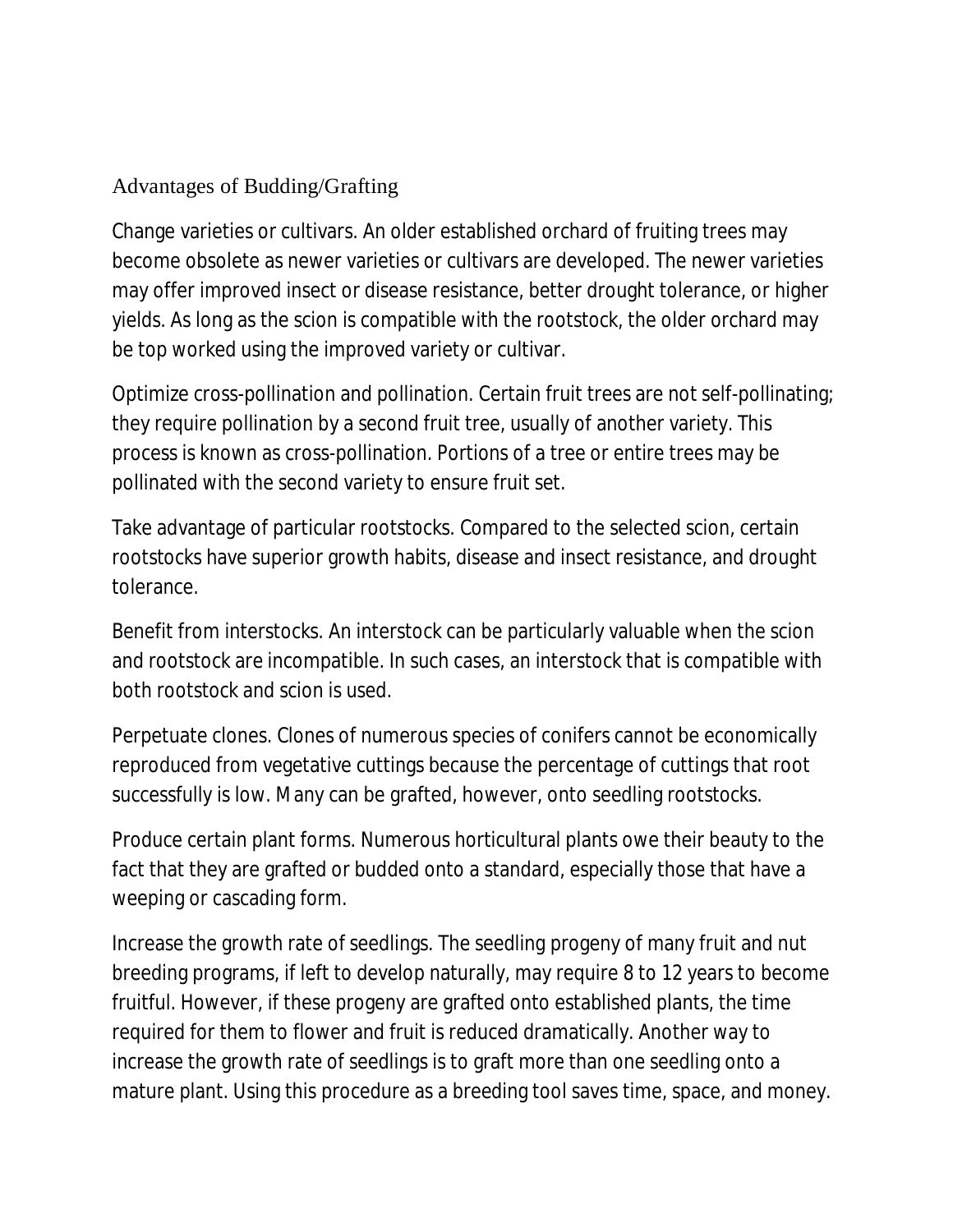# **Plant Growth Factors: Photosynthesis, Respiration, and Transpiration**

**Print this** *CMG GardenNotes* 

**Outline** 

- Photosynthesis
- **Respiration**
- **Transpiration**



### **Thought Questions**

Explain the science behind the following gardening questions:

1. What's the impact on air temperatures when restrictions in landscape irrigation create droughty urban landscapes?

The three major functions that are basic to plant growth and development are:

- **Photosynthesis** the process of capturing light energy and converting it to sugar energy, in the presence of chlorophyll using carbon dioxide and water.
- **Respiration** the process of metabolizing (burning) sugars to yield energy for growth, reproduction**,** and other life processes.
- **Transpiration –** the loss of water vapor through the stomata of leaves.

# **Photosynthesis**

A primary difference between plants and animals is the plant's ability to manufacture its own food. In *photosynthesis,*carbon dioxide from the air and water from the soil react with the sun's energy to form *photosynthates* (sugars, starches, carbohydrates, and proteins) and release oxygen as a byproduct. [Figure 1]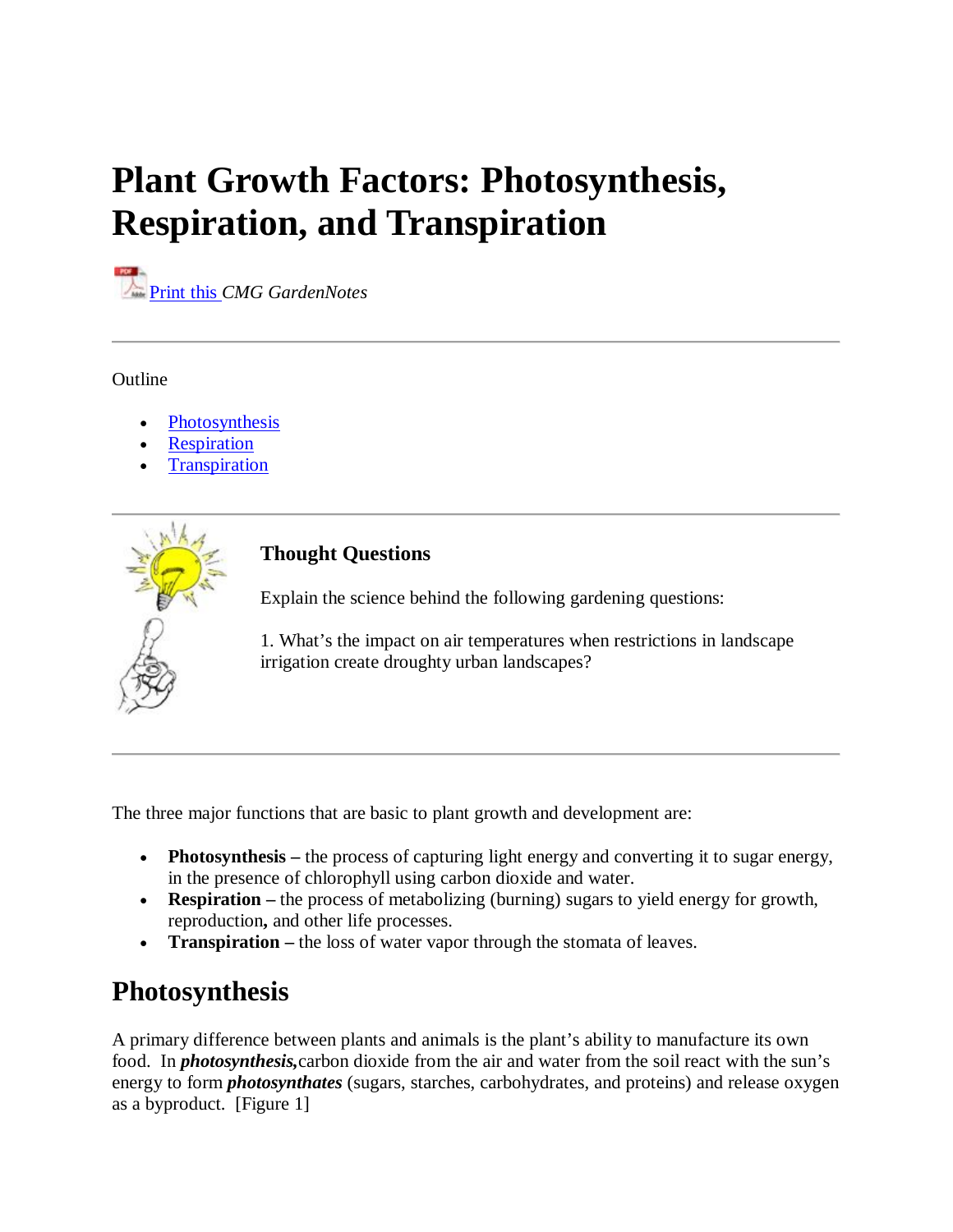

Figure 1. In photosynthesis, the plant used water and nutrients from the soil, carbon dioxide from the air with the sun's energy to create photosynthates. Oxygen is releases as a byproduct.

Photosynthesis literally means *to put together with light.* It occurs only in the *chloroplasts*, tiny sub-cellular structures contained in the cells of leaves and green stems. A simple chemical equation for photosynthesis is given in Figure 2.

```
Photosynthesis
carbon dioxide + water + light energy = glucose + oxygen
    6CO_2 + 6H_2O + light energy = C_6H_{12}O_6 + 6O_2 Figure 2. Simple chemical
```
equation for photosynthesis.

This process is directly dependent on the supply of water, light**,** and carbon dioxide. Limiting any **one** of the factors on the left side of the equation (carbon dioxide, water, or light) can limit photosynthesis regardless of the availability of the other factors. An implication of drought or severe restrictions on landscape irrigation is a reduction in photosynthesis and thus a decrease in plant vigor and growth.

In a tightly closed greenhouse there can be very little fresh air infiltration and CO2 levels can become limiting, thus limiting plant growth. In the winter, many large commercial greenhouses provide supplemental CO2 to stimulate plant growth.

The rate of photosynthesis is somewhat temperature dependent. For example, with tomatoes, when temperatures rise above 96o F the rate of food used by respiration rises above the rate of which food is manufactured by photosynthesis. Plant growth comes to a stop and produce loses its sweetness. Most other plants are similar. [Figure 3]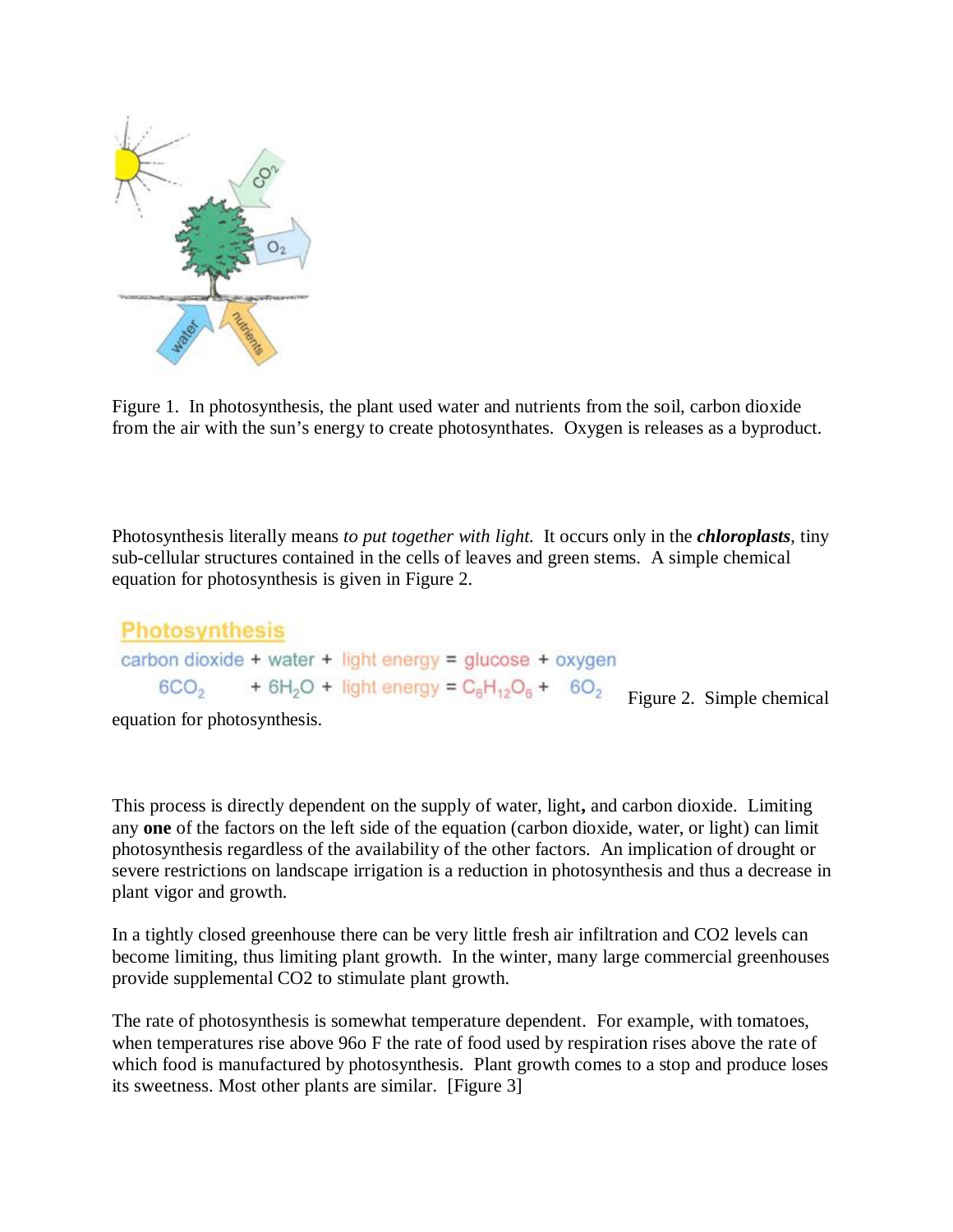

Figure 3. For the tomato plant, rates of photosynthesis and respiration both increase with increasing temperatures. As the temperature approaches 96o, the rate of photosynthesis levels off, while the rate of respiration continues to rise.

# **Respiration**

In *respiration*, plants (and animals) convert the sugars (photosynthates) back into energy for growth and other life processes (metabolic processes). The chemical equation for respiration shows that the photosynthates are combined with oxygen releasing energy, carbon dioxide, and water. Notice that the equation for respiration is the opposite of that for photosynthesis. [Figure 4.]

# **Respiration** glucose + oxygen = energy + carbon dioxide + water  $C_6H_{12}O_6 + 6O_2 =$  energy + 6CO<sub>2</sub> + 6H<sub>2</sub>O

Figure 4. Simple equation for respiration.

Chemically speaking, the process is similar to the **oxidation** that occurs as wood is burned, producing heat. When compounds combine with oxygen, the process is often referred to as "burning", for example, athlete's "burn" energy (sugars) as they exercise. The harder they exercise, the more sugars they burn so the more oxygen they need. That is why at full speed,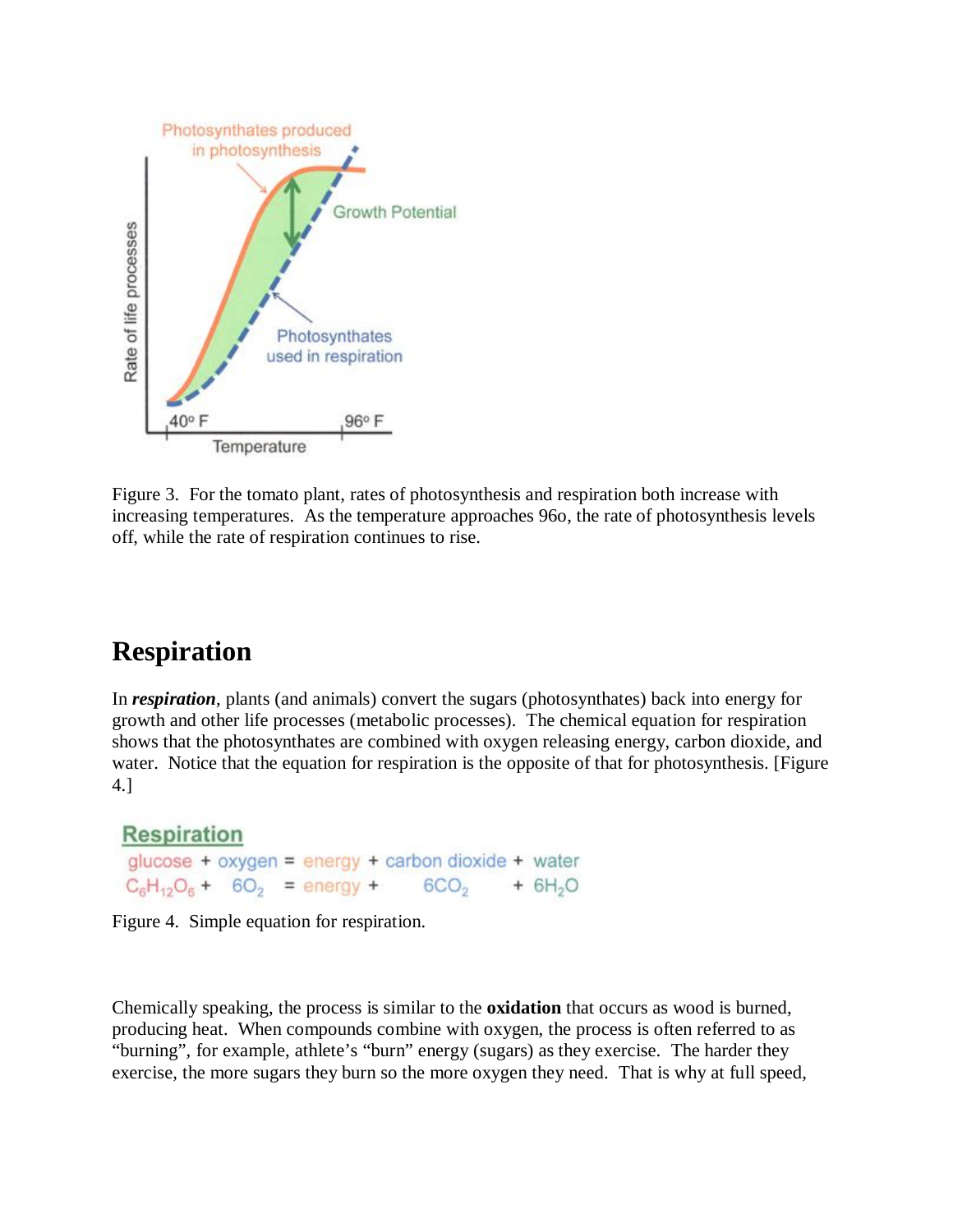they are breathing very fast. Athletes take up oxygen through their lungs. Plants take up oxygen through the stomata in their leaves and through their roots.

Again, respiration is the burning of photosynthates for energy to grow and to do the internal "work" of living. It is very important to understand that both plants and animals (including microorganisms) need oxygen for respiration. This is why overly wet or saturated soils are detrimental to root growth and function, as well as the decomposition processes carried out by microorganisms in the soil.

The same principles regarding limiting factors are valid for both photosynthesis and respiration.

| Table 1.<br>Comparison of photosynthesis and respiration |                          |
|----------------------------------------------------------|--------------------------|
| <b>Photosynthesis</b>                                    | <b>Respiration</b>       |
| Produces sugars from light energy                        | Burns sugars for energy  |
| Stores energy                                            | Releases energy          |
| Occurs only in cells with chloroplasts                   | Occurs in most cells     |
| Releases oxygen                                          | Uses oxygen              |
| Uses water                                               | Produces water           |
| Uses carbon dioxide                                      | Produces carbon dioxide  |
| Requires light                                           | Occurs in dark and light |

# **Transpiration**

Water in the roots is pulled through the plant by **transpiration** (loss of water vapor through the stomata of the leaves). Transpiration uses about 90% of the water that enters the plant. The other ten percent is an ingredient in photosynthesis and cell growth.

Transpiration serves three essential roles:

- **Movement of minerals** up from the root (in the xylem) and sugars (products of photosynthesis) throughout the plant (in the phloem). Water serves as both the solvent and the avenue of transport.
- **Cooling**  80% of the cooling effect of a shade tree is from the evaporative cooling effects of transpiration. This benefits both plants and humans.
- **Turgor pressure** Water maintains the turgor pressure in cells much like air inflates a balloon, giving the non-woody plant parts form. Turgidity is important so the plant can remain stiff and upright and gain a competitive advantage when it comes to light. Turgidity is also important for the functioning of the guard cells, which surround the stomata and regulate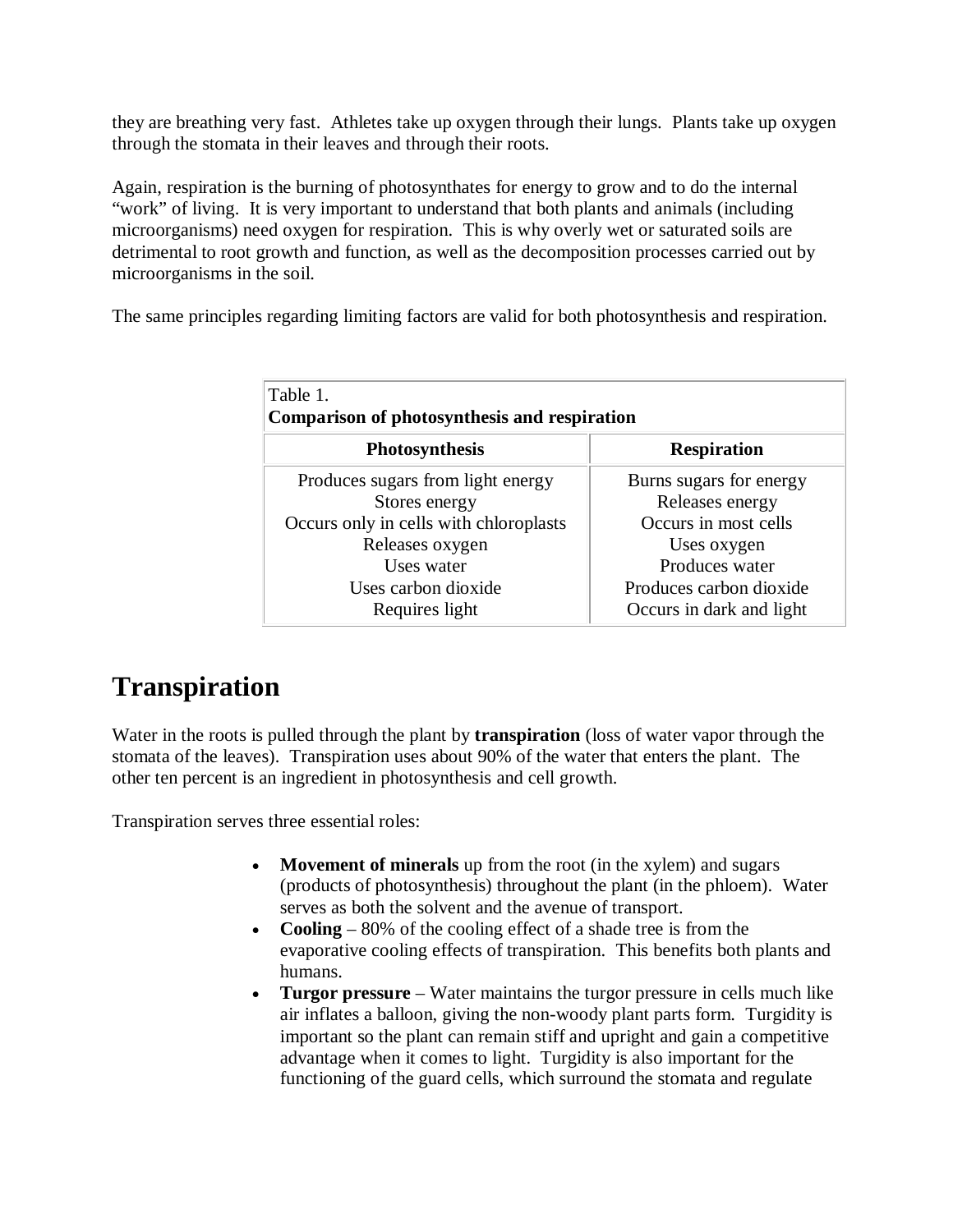water loss and carbon dioxide uptake. Turgidity also is the force that pushes roots through the soil.

Water movement in plants is also a factor of osmotic pressure and capillary action. **Osmotic pressure** is defined as water flowing through a permeable membrane in the direction of higher salt concentrations. Water will continue to flow in the direction of the highest salt concentration until the salts have been diluted to the point that the concentrations on both sides of the membrane are equal.

A classic example is pouring salt on a slug. Because the salt concentration outside the slug is highest, the water from inside the slug's body crosses the membrane that is his "skin". The poor slug becomes dehydrated and dies. Envision this same scenario the next time you gargle with salt water to kill the bacteria that are causing your sore throat.

Fertilizer burn and dog urine spots in a lawn are examples of salt problems. The salt level in the soil's water becomes higher than in the roots, and water flows from the roots into the soil's water in an effort to dilute the concentration. So what should you do if you accidentally over apply fertilizer to your lawn?

**Capillary action refers** to the chemical forces that move water as a continuous film rather than as individual molecules. Water molecules in the soil and in the plant cling to one another and are reluctant to let go. You have observed this as water forms a meniscus on a coin or the lip of a glass. Thus when one molecule is drawn up the plant stem, it pulls another one along with it. These forces that link water molecules together can be overcome by gravity.

### Additional Information

*CMG GardensNotes* on how plants grow (botany)

- **Horticulture Classification**, #121
- **Taxonomic Classification**, #122
- **Plant Structures: Cells, Tissues, and Structures**, #131
- **Plant Structures: Roots**, #132
- **Plant Structures: Stems**, #133
- **Plant Structures: Leaves**, #134
- **Plant Structures: Flowers**, #135
- **Plant Structures: Fruit**, #136
- **Plant Structures: Seeds**, #137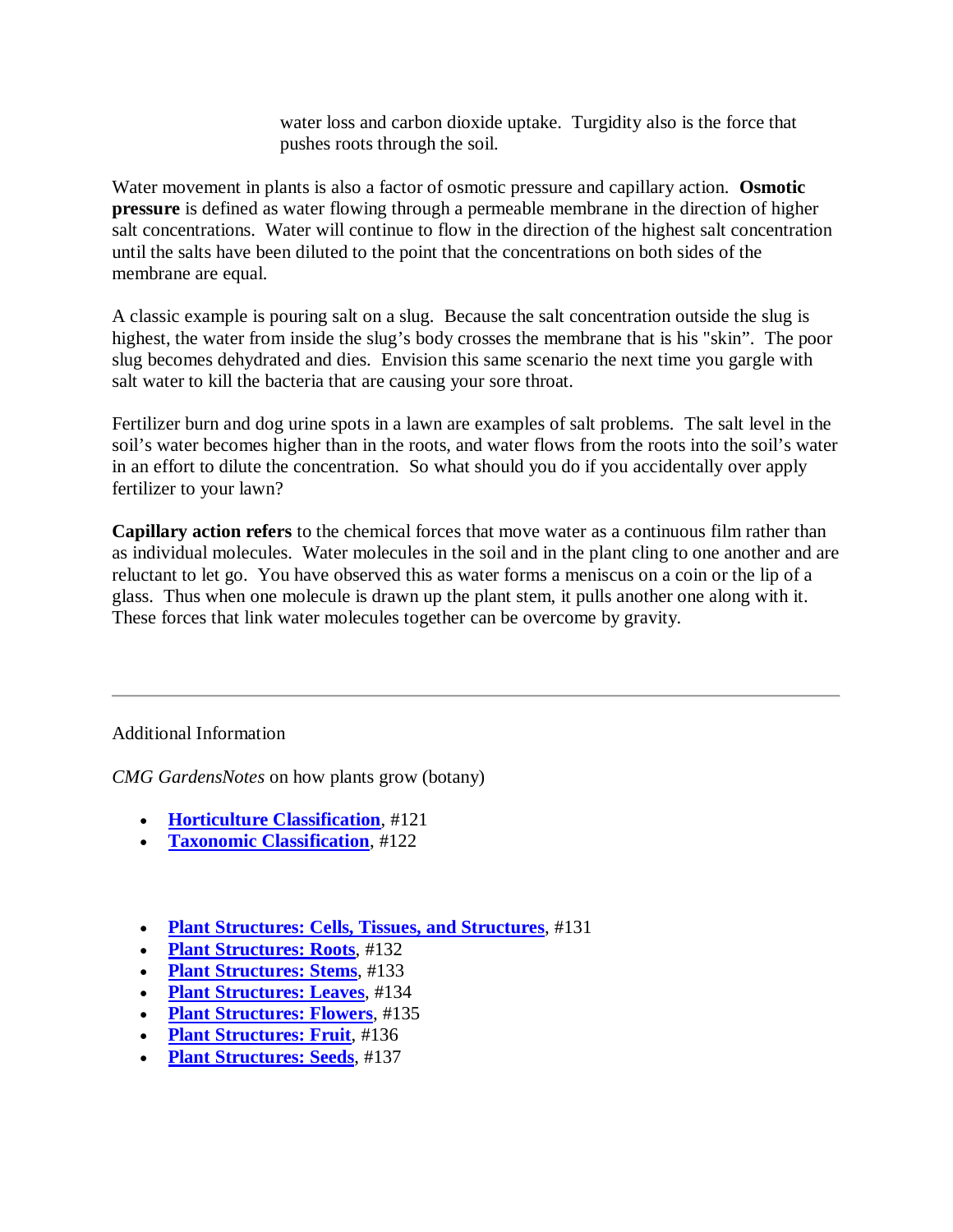- **Plant Growth Factors: Photosynthesis, Respiration and Transpiration**, #141
- **Plant Growth Factors: Light**, #142
- **Plant Growth Factors: Temperature**, #143
- **Plant Growth Factors: Water**, #144
- **Plant Growth Factors: Hormones**, #145
- Homework: How Plants Grow. #147
- References and Review Questions: How Plants Grow, #120
- Worksheet: Plant Structures, #146

Authors: **David Whiting** (CSU Extension) with Michael Roll and Larry Vickerman (former CSU Extension employees). Artwork by David Whiting.

- CMG GardenNotes are available online at www.cmg.colostate.edu
- Colorado Master Gardener/Colorado Gardener Certificate Training is made possible by a grant from the Colorado Garden Show, Inc.
- Colorado State University, U.S. Department of Agriculture, and Colorado counties cooperating
- Extension programs are available to all without discrimination.



• Cardener<sup>®</sup> No endorsements of products mentioned is intended nor is criticism implies of products not mentioned.

 Copyright. 2003-10. Colorado Master Gardener Program, Colorado State University Extension. All Rights Reserved. *CMG GardenNotes* may be reproduced without change or additions, for nonprofit educational use.

Revised August 2010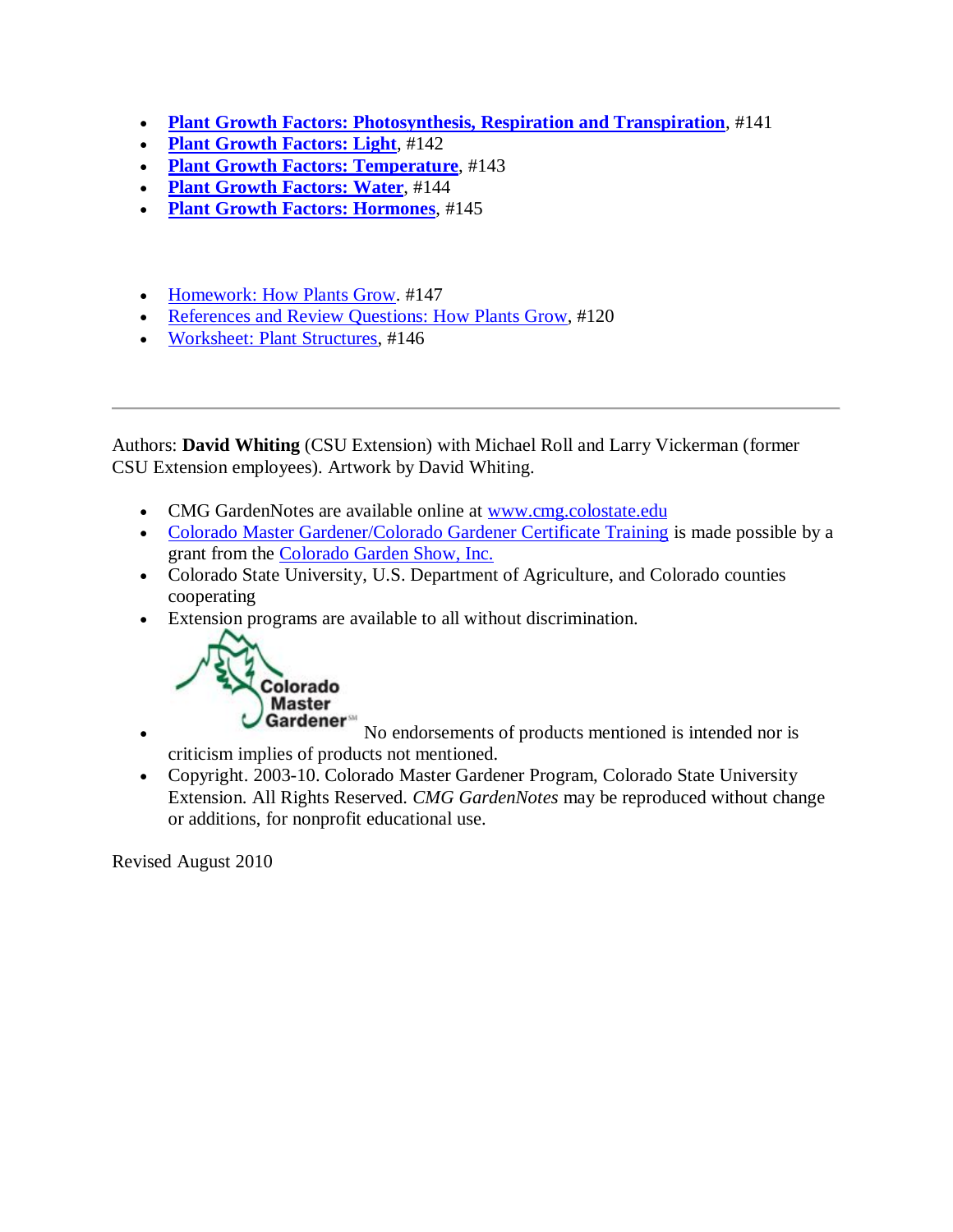# **Propagate by Plant Cuttings**

Vegetative propagation using plant cuttings applies to many crops. This method allows the production of clones or plants which are considered "duplicates" of the parent plants genotypically, and usually also phenotypically. Just like other vegetative propagation methods, it is advantageous where a plant does not produce seeds, the seeds are sterile, or whenever seeds are not available.

With crops that can be easily propagated using plant cuttings, this method has numerous advantages. Many new plants can be produced in a limited space from a few stock plants. It is simple and can be easily applied without having to learn the special techniques in grafting or budding. It is rapid because there is no need to produce rootstocks.

Plant cuttings may consist of segments of the root or whole leaves or portions of leaves, or segments of stems which are used as planting materials. Depending on the plant part used, these propagules are called by special terms such as root cuttings, leaf cuttings, leaf-bud cuttings or stem cuttings. In sugarcane, the stem cutting is called **cane cutting** while in bamboo, it is **culm cutting**. Culm is the technical term for the main stem of plants belonging to the grass family **Gramineae** (alternatively named **Poaceae** ).

**Root cuttings** are segments of the root while **leaf cuttings** are either entire leaves, with or without the petiole, or portions of leaf blades. **Leaf-bud cuttings** consist of a leaf with petiole, and a short piece of the stem with axillary bud. **Stem cuttings** are segmented parts of the stem, or entire stems detached from the main branch. Where the stem cutting includes the tip or apex, it is called **tip cutting** .

Special terms are also used to classify stem cuttings such as hardwood or woody cuttings, semi-hardwood or semi-woody cuttings, softwood cuttings and herbaceous cuttings. These are classifications of stem cuttings based on the nature of wood and stage of growth.

Hardwood, semi-hardwood and softwood cuttings are taken from woody trees and shrubs while herbaceous cuttings are made from succulent, herbaceous plants like chrysanthemum, coleus, tomato, eggplant and squash.

Propagation with the use of plant cuttings is common for dicots but there are some monocots that can be rooted by this method like bamboo and sugarcane. Compared to the other methods, propagation by stem cuttings has the widest application.

### **Plants That Can be Propagated by Root Cuttings**

Breadfruit (*Artocarrpus altilis*), blackberry (*Rubus* sp.), fig (*Ficus carica*), garden phlox (*Phlox paniculata*), Japanese pagoda tree (*Sophora japonica*), lilac (*Syringa vulgaris*), *Malus* sp., oriental pear (*Pyrus calleryana*), *Rosa* spp.

### **Plants That Can be Propagated by Leaf Cuttings**

African violet (*Saintpaulia ionantha*), *Begonia* spp., *Bryophyllum* spp.), *Crassula* spp., *Kalanchoe* spp., lily (*Lilium longiflorum* and *L. candidum*), *Oxalis* spp., *Peperomia* spp., *Sedum* spp., snake plant (*Sansevieria trifasciata*), sweet potato, wax plant (*Hoya carnosa*). Generally, these plants have thick leaves.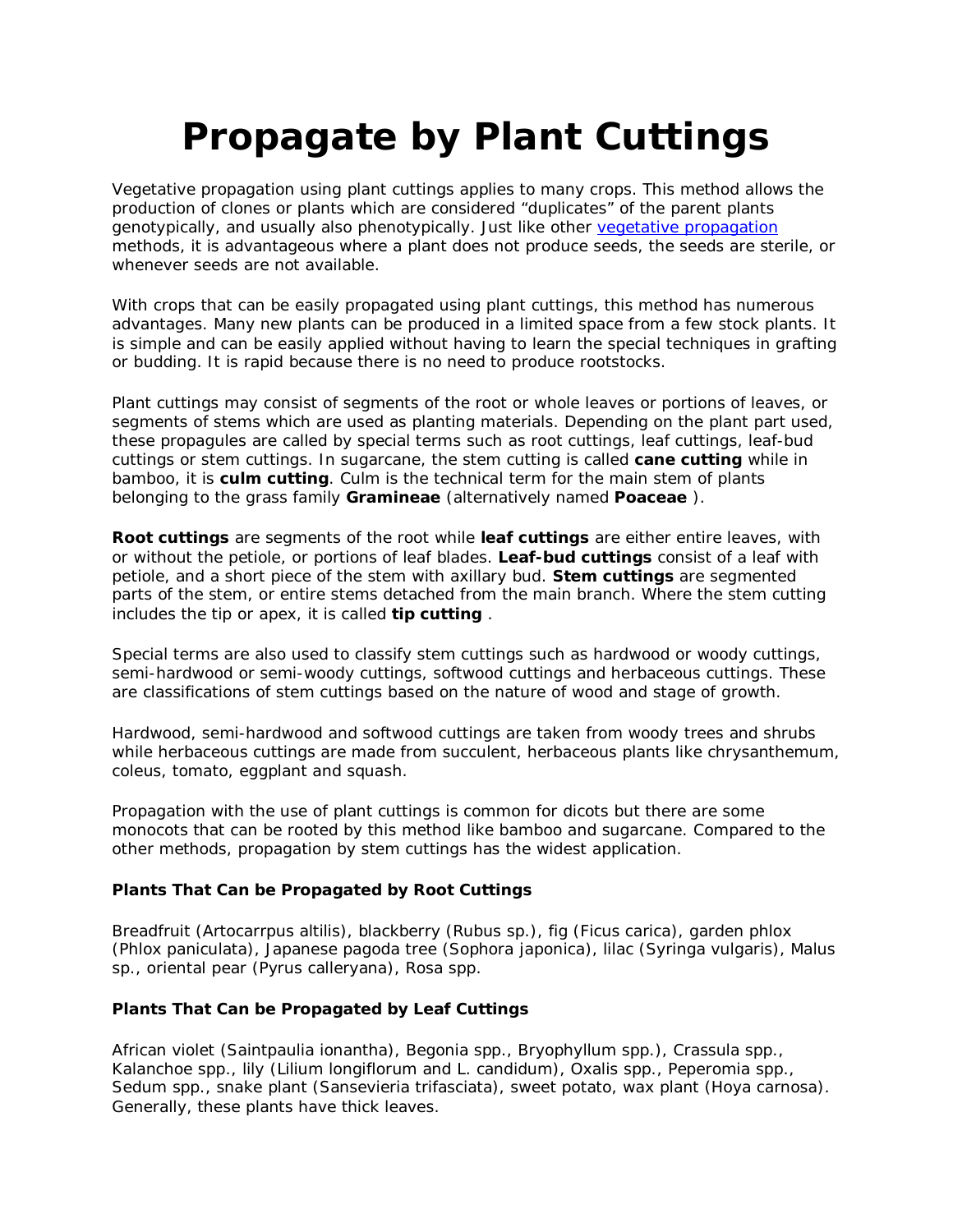Jasmine (*Jasminum sambac*) and dracaena (*Dracaena godseffiana*) have also been propagated experimentally by leaf cuttings.

### **Plants That Can be Propagated by Stem Cuttings**

Acerola (*Malpighia glabra*), bamboo, black pepper (*Piper nigrum*), cacao (*Theobroma cacao*), cassava (*Manihot esculenta*), citrus (*Citrus* spp.), coffee (*Coffea* spp.), eggplant (*Solanum melongena*), grape (*Vitis vinifera*), guava (*Psidium guajava*), lagundi (*Vitex negundo*), lanzones (*Lansium domesticum*), makabuhay (*Tinospora orispa*), malunggay (*Moringa oleifera*), molave (*Vitex parviflora*), Norfolk Island Pine (*Araucaria heterophylla*), passion fruit (*Passiflora edulis*), physic nut (*Jatropha curcas*), pili nut (*Canarium ovatum*), pineapple (*Ananas comosus*), rubber (*Hevea brasiliensis*), red mombin (*Spondias purpurea*), sambong (*Blumea balsamifera*), santol (*Sandoricum koetjapi*), sapodilla (*Manilkara zapote*), starapple (*Chrysophullum cainito*), sugarcane (*Saccharum officinale*), tsaang gubat (*Ehretia microphylla*), tomato (*Lycopersicon esculentum*), tubli (*Derris sp.*).

Note: Plant cuttings may not always produce the desired plant characteristic. The use of root cuttings in propagating variegated plants may result to reversion to the normal, evergreen type. This also occur when variegated snake plant (Sansevieria laurenti) is propagated by leaf cutting. This is because these plants are periclinal chimeras in which the inner cross sectional areas of the plant body are normal while the thin outer layers are mutated cells which are responsible for the variegation. With root and leaf cuttings, the new plant regenerate from the inner cells, resulting to normal growth and loss of variegation.

In snake plant, the variegated character can be perpetuated by division of rootstock instead of leaf cutting propagation.

#### References

Abellanosa, A.L. and H.M. Pava. 1987. An Introduction to Crop Science. CMU, Musuan, Bukidnon: Publications Office. pp. 71-87.

Hartmann, H.T. and D.E. Kester. 1975. Plant Propagation: Principles and Practices. New Jersey: Prentice-Hall, Inc. pp. 211-313.

(Author: Ben G. Bareja. 2010)

Suggested reading related to plant cuttings:

Sexual Propagation: Orthodox vs. Recalcitrant Seeds Vegetative Propagation of Crop Plants Marcotting Methods in Plant Propagation

>click to return to cropsreview.com Home page from plant cuttings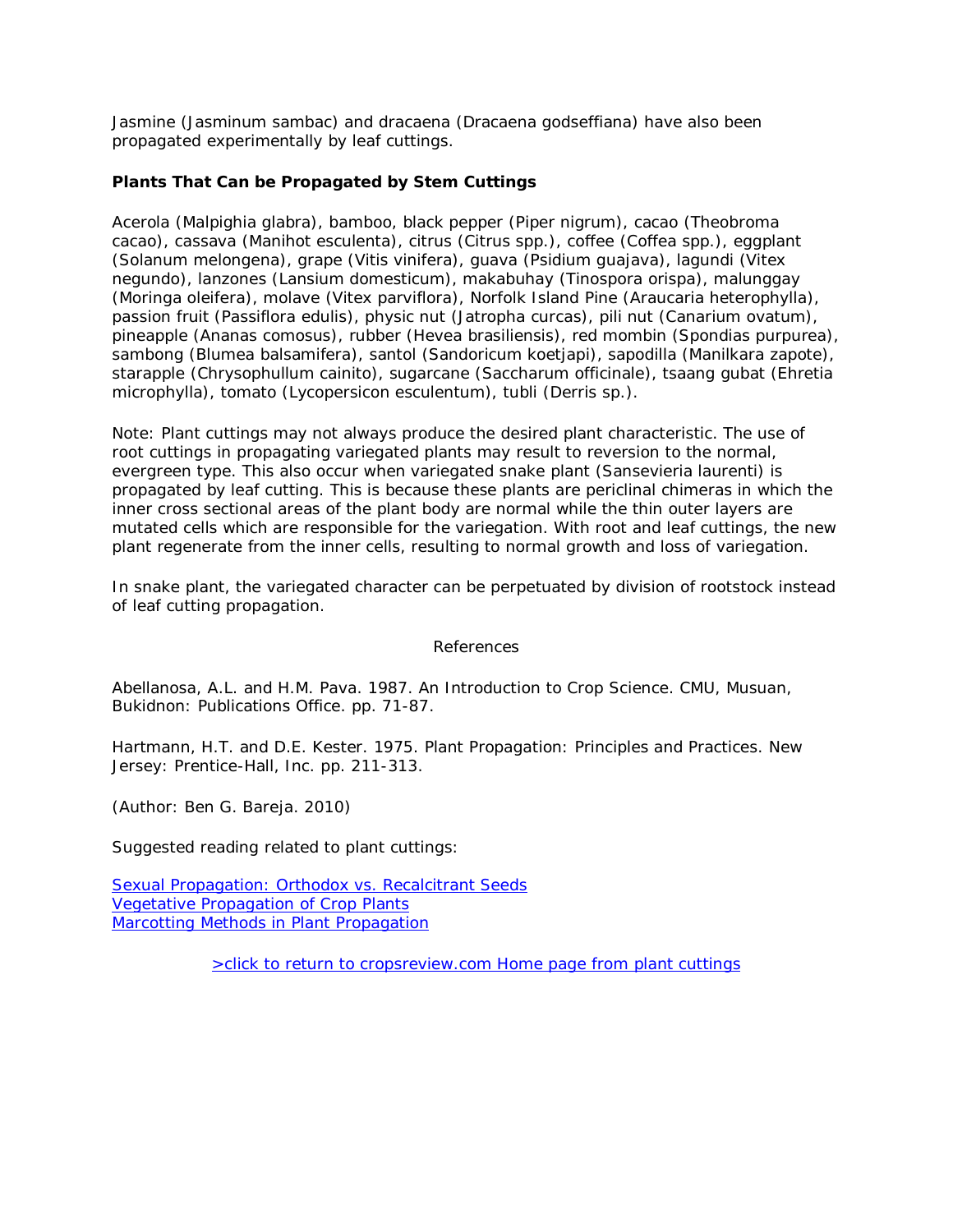# **Propagate Herbaceous and Woody Plants by Air Layering**

Air layering, also called marcotting, marcottage, Chinese layering, pot layerage, circumposition and gootee, is a vegetative method of plant propagation which involves the rooting of aerial stems while attached to the parent plant. It is one among the various special methods of layering which also include tip layering, simple layering, compound or serpentine layering, mound or stool layering, and trench layering.

This propagation method applies to many trees, shrubs, bamboo and herbaceous plants. The following fruits and plantation crops have been successfully marcotted:

Bell fruit, water apple (*Syzygium aqueum*), black pepper (*Piper nigrum*), cacao (*Theobroma cacao*), cashew (*Anacardium occidentale*), citrus (*Citrus* spp.), coffee (*Coffea* spp.), grape (*Vitis vinifera*), guava (*Psidium guajava*), jackfruit (*Artocarpus heterophyllus*), lanzones or langsat (*Lansium domesticum*), lychee (*Litchi* sp.), mango (*Mangifera indica*), mangosteen (*Garcinia mangostana*), pili nut (*Canarium ovatum*), sapodilla or chickle tree (*Manilkara zapota*), starapple (*Chrysophyllum cainito*) and tamarind (*Tamarindus indica*).

#### (Click to find other pages on plant propagation)

### **Factors Affecting Regeneration**

The formation of adventitious roots during air layering is induced by various stem treatments. These generally involve the girdling or wounding of a small part of the stem, resulting to the interruption of the downward movement of organic materials such as carbohydrates, auxin and other growth factors from the leaves and shoot tips. These



materials accumulate close to the treated area and rooting occurs.

Continuous moisture, sufficient aeration, and moderate temperatures in the rooting zone affect the formation of roots on layers or marcots. These conditions can be provided by using a loose rooting medium with high water holding capacity such as a sphagnum moss. It has been observed also that the rainy season favors rooting rather than the hot, dry season.

The application of rooting hormone to the injured stem is sometimes effective. This can be applied in powder form, lanolin, or as a dilute solution.

Rooting success likewise depends on the plant species. In general, plants which can be propagated using stem cuttings will also root through air layering. Prostrate stems of some plants which naturally root at the point

of contact with the soil indicate that these plants can be easily rooted using this method, as with stem cuttings.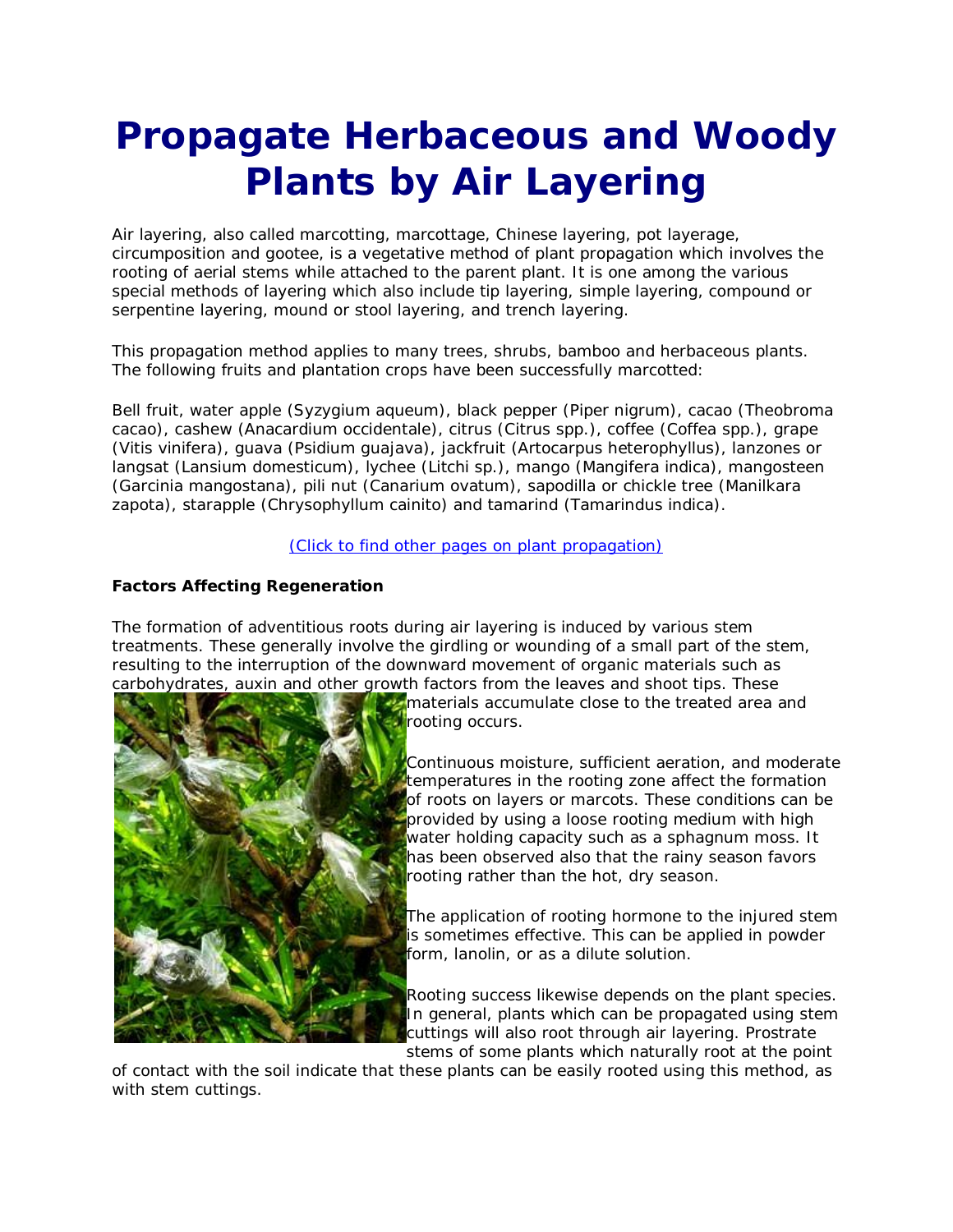In monocot plants such as bamboo, aglaonema, dieffenbachia and dracaena, the roots emerge from the node.

### **Advantages Compared to Other Vegetative Propagation Methods**

1. Rooting success is more ensured through layering, including clones which will not root easily.

2. Air layering or marcotting is relatively simple to perform. With a small number of plants, it can produce more layers with less skill, effort and equipment.

3. Larger plants which are readily mature can be produced in faster time.

### **Disadvantages Compared to Other Vegetative Propagation Methods**

1. Air layering or marcotting is laborious and therefore expensive.

2. Only a small number of layers can be produced from a parent plant than when the same plant is used as source of cuttings, buds, or scions.

3. A wider area is needed to grow stock plants to be able to produce a greater number of layers.

4. Bigger layers need special care to establish them independently on the potting containers.

#### **References**

Abellanosa, A.L. and H.M. Pava. 1987. Introduction to Crop Science. CMU, Musuan, Bukidnon: Publications Office. 245 p.

Hartmann, H.T. and D.E. Kester. 1975. Plant Propagation: Principles and Practices. 3rd ed. Englewood Cliffs, N.J., USA: Prentice Hall, Inc. pp. 455-476.

(Author: Ben G. Bareja. 2010)

**Continue reading:** Marcotting Methods in Plant Propagation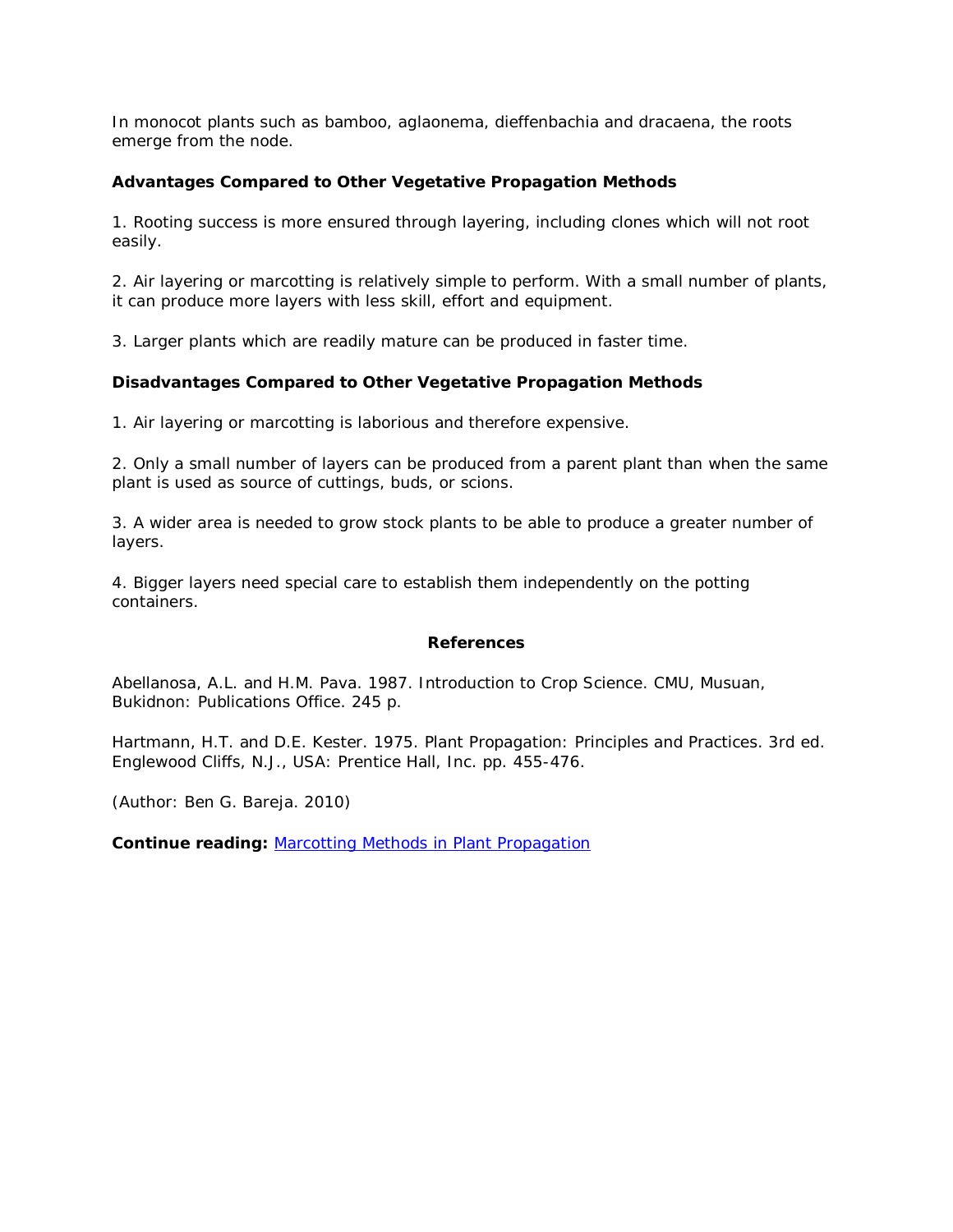### **HRT 504 DEPARTMENT OF HORTICULTURE UNIVERSITY OF AGRICULTURE ABEOKUTA, NIGERIA.**

### **TOPIC: DEFINITION AND IMPORTANCE OF NURSERY.**

## **What is a nursery?**

A nursery is a place where young plants are raised under intensive management for later transplanting into the field. Many horticultural crops can be grown insitu but, experience has shown that raising seedlings in the nursery has a number of advantages. These may include –

- 1) Economy of propagules
- 2) Intensive care for the seedlings protection against animals, diseases, insects and rodents, regular maintenance practices, watering / irrigation and manuring in the nursery.
- 3) Raising seedlings in the nursery affords selection of vigorous and disease-free seedlings for transplanting into the field.
- 4) Ease of genetic activities.
- 5) The nursery allows for a better medium of growth for the plants than when directly seeded on the field.
- 6) Nursery affords ease of carrying out propagation techniques like, budding, grafting and even marcutting / air-layering.

However, the disadvantages of raising seedlings in the nursery before transplanting into the field include –

- 1) Increased cost of production of a particular crop.
- 2) Specialized labour requirements in the nursery, especially skilled budders and grafters.
- 3) Skilled personnel required for transplanting operations.

### **Types of nurseries.**

Types of nurseries depend on the size, scope and investments put in place. Therefore, there are 3 types of nursery under 2 groups –

- 1) Temporary / shifting nurseries
	- a) Peasant nursery: These include spots / places where peasant farmers raise tree crop seedlings like cocoa, kola, coconut, citrus, coffee, mango or vegetables. They are normally located within the compound or along river banks, streams, swamps or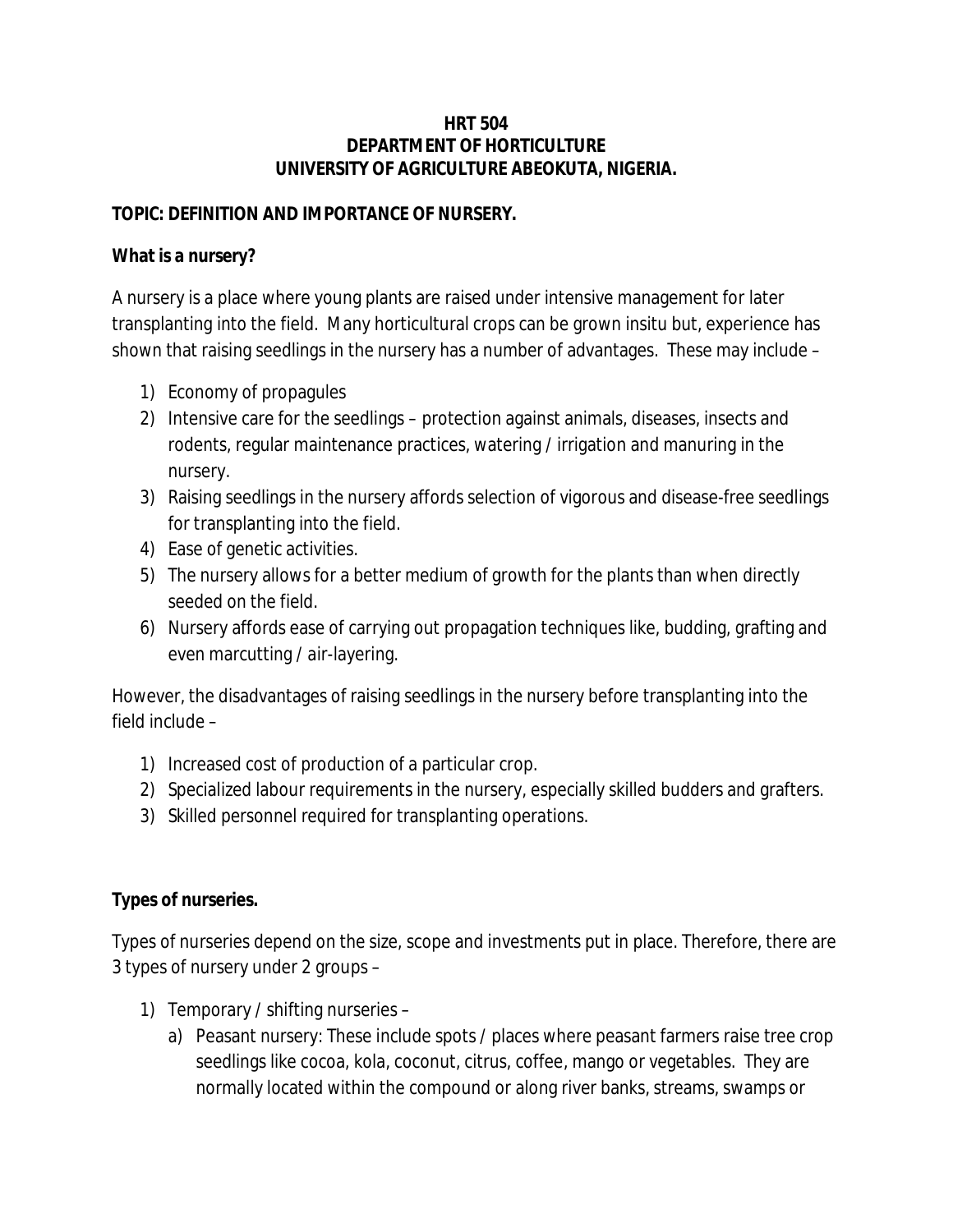family bathroom sheds or any other place with regular source of water. The site is normally under brushed leaving the trees standing for shade provision. The soil is loosened with hoes, seeds sown and covered with palm fronds. Little care is given to the nursery materials. Such a nursery can be shifted at any time.

- b) Intermediate nursery: An improved type of peasant nursery. They are established very close to field in order to avoid the cost and attendant problems on long distant transportation of seedlings. Here, there are no permanent installations and it can be used for one or more seasons. It can also serve as a resting station for transported seedlings.
- 2) Permanent / Standard / Central nurseries: Permanent nurseries are larger and more intensively managed. Although, proximity to field is important, but centralization with respect to the total area the nursery is expected to serve, nearness to source of labour and supervision minimize transportation cost in the long run and thus bring greater economic benefits.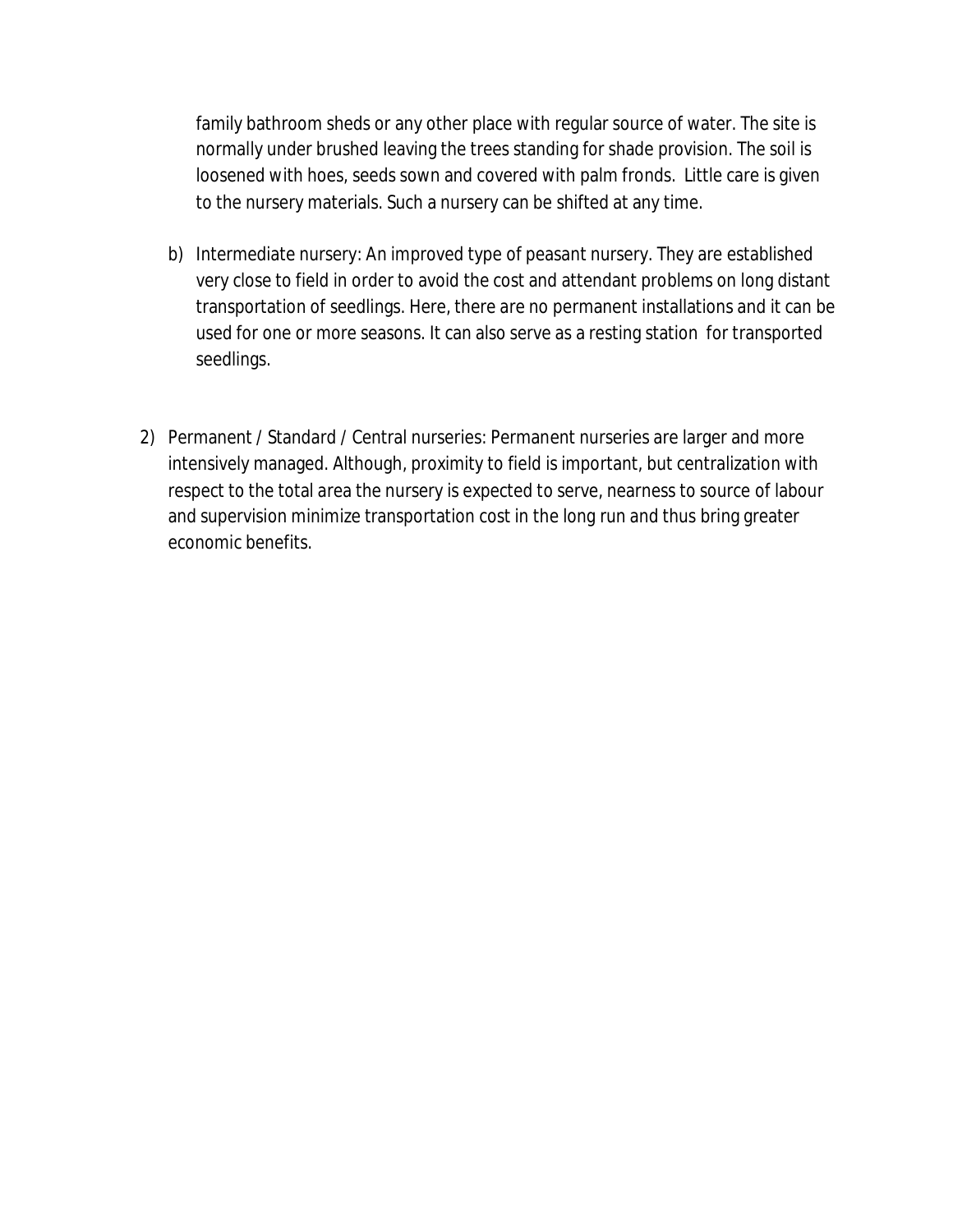## **DEPARTMENT OF HORTICULTURE UNIVERSITY OF AGRICULTURE ABEOKUTA, NIGERIA.**

### **TOPIC: FACTORS OF NURSERY ESTABLISHMENT.**

Selecting a site for permanent nursery is a difficult task. This is because the degree of success achieved in the production of nursery plant materials is largely dependent on careful study and objective judgment on the site. Thus, the following factors must be considered –

- 1) Water supply: Water is of prime importance in any successful nursery management. The must be sited near an adequate supply of water. Therefore, in selecting a site, the amount and quality of water available during the period of low water table and extreme drought should be ascertained if possible. This is because the highest water demands by seedlings is during these periods and particularly important in the drier agroecological regions.
- 2) Soil and topographical features of the proposed site: A good soil is a prerequisite to the success and economy in the production of nursery plants. The soil should be deep, with fine to coarse sandy loam texture, underlain by somewhat stiffer but still permeable subsoil. Good drainage is very essential to carry off excess water from the tropical rainstorm. Such soils found on freely-draining flat ground or on a gentle slope sufficient to permit satisfactory drainage are considered the best sites.
- 3) Source of labour: An adequate supply of labour and proper supervision especially when transplanting, weeding and lifting is essential. Whether in temporary or permanent nurseries, labour must be swift and on schedule to ensure success. The problem of recruiting more labour could be very serious where manpower is scarce or alternative employment exists.
- 4) Protection against winds: In a savanna ecosystem, protection against wind is very important. Very often, the violent parching winds in the dry season do cause a high rate mortality in nursery stock especially in the exposed part of the nursery. Under such conditions, nursery should be sited preferably in the naturally sheltered areas. When this not possible and the proposed site is exposed to dry winds like harmattan, artificial screens made of mats or coarse cloth are provided round the nursery or screen houses are constructed.
- 5) Air pollution: This is very important especially in the industrial areas and where there is heavy traffic. Sulphur dioxide, cement dust and dust from dusty roads do settle on leaves and this detrimental to the growing seedlings in the nursery.

Therefore, the final choice of a nursery site is usually a compromise that favours those factors that ultimately permit future development and higher efficiency in the nursery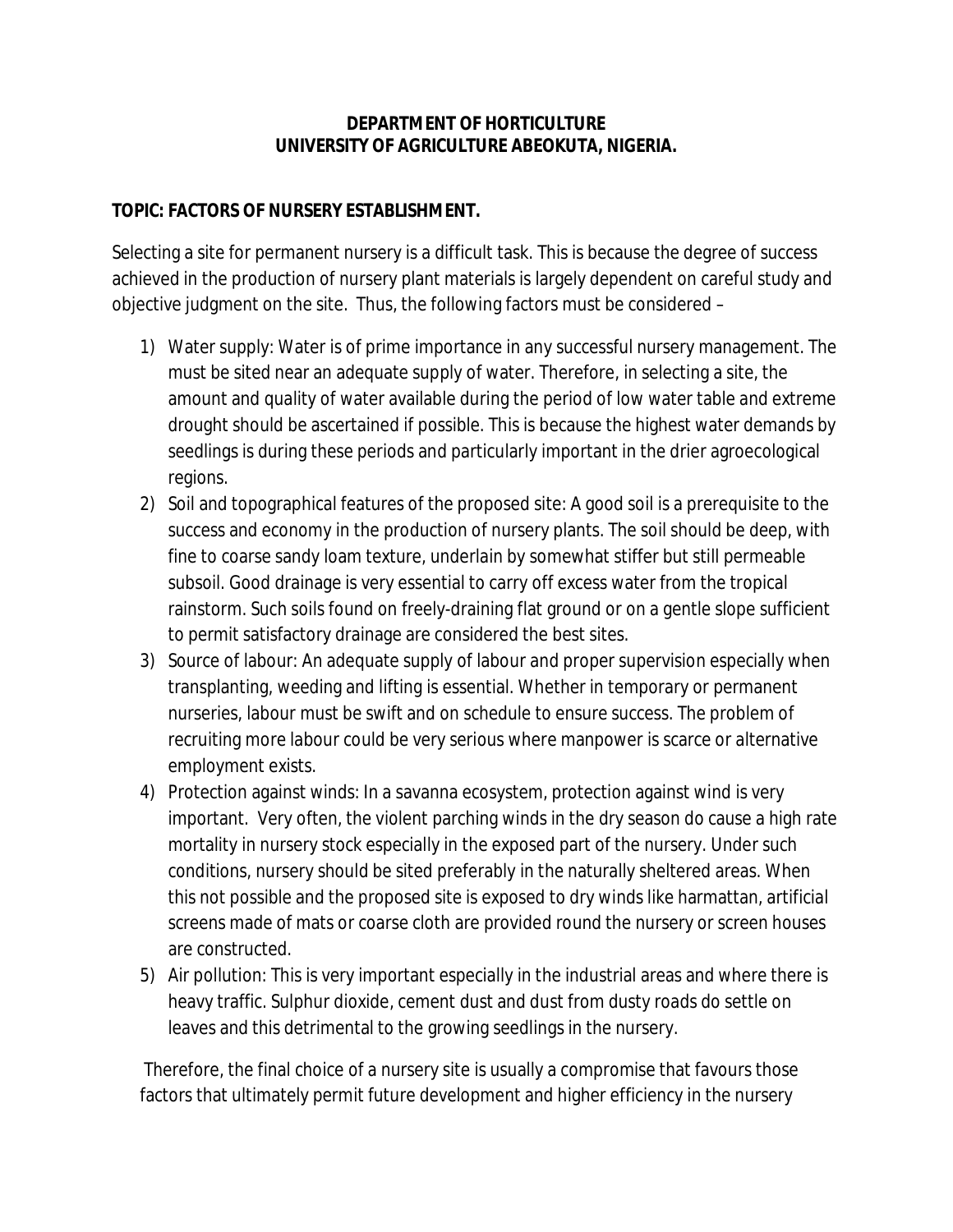## **DEPARTMENT OF HORTICULTURE UNIVERSITY OF AGRICULTURE ABEOKUTA, NIGERIA.**

### **TOPIC: SELECTION AND PREPARATION OF NURSERY SITES.**

Selection of nursery sites:

The size of land to be selected for nursery depends on –

- 1) Morphological characteristics of the plant species.
- 2) Size of the stock to be planted
- 3) The annual production target
- 4) Method of raising the seedlings
- 5) The degree of permanence of the site.

For intermediate nursery, the area actually occupied by the seedlings plus the access roads and storage sheds constitute the nursery area. In a permanent nursery, additional room has to be provided for crop rotation in order to maintain the organic matter and nutrient status of the soil. Where mechanical equipment is to used, equipment maintenance and storage centers have to be provided for in the nursery.

Preparation of a nursery site:

Major operations in the preparation of a nursery site include –

- 1) Land clearing: Clear-fell for permanent nursery, while under-brushing and selective thinning of trees are the required operations in temporary nurseries.
- 2) Removal of all plant stubbles and / or trash and burn them at a demarcated incinerator. All other debris must be packed off the plot.
- 3) Leveling the site: This should be carried out before laying out operations. This is majorly, not to give room for erosion.
- 4) Laying out of the site in accordance with plan.
- 5) Establishment of windbreaks. These may include leguminous trees because of their immense agricultural advantages. Other shade-providing trees may be used provided such trees can provide required shade density during the dry season / drought outbreaks.
- 6) Fencing the nursery. The entire nursery may be fenced if compelling factors (like theft or marauders) exist in the area. If raising seedlings with epigeal germination, fencing within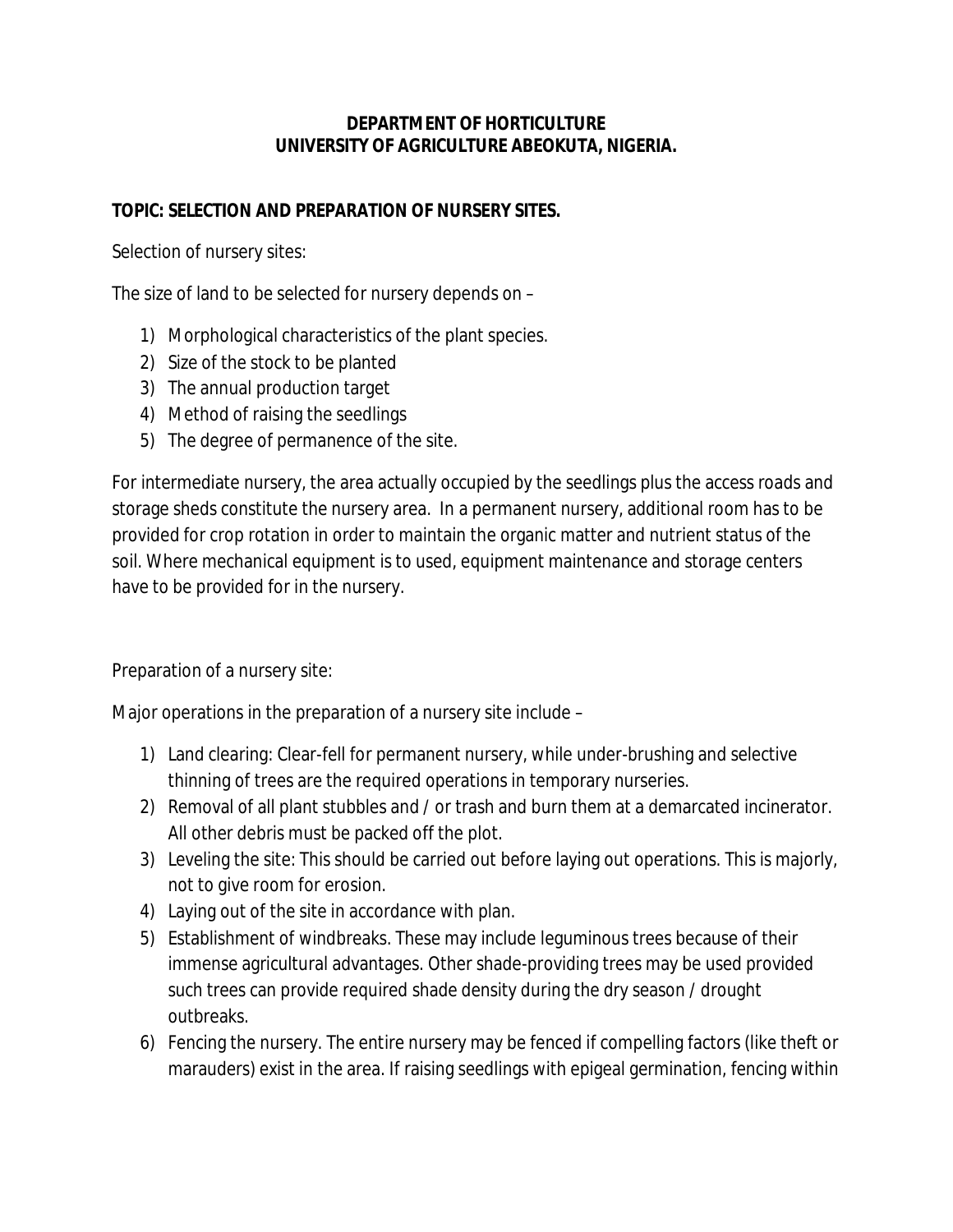the nursery may be necessary in order to keep off the rodents that may want to feed on the cotyledons of the germinating seedlings.

7) Erection of major installations: These may involve storage sheds, farm house, incinerators, pipes for sprinkler irrigation etc.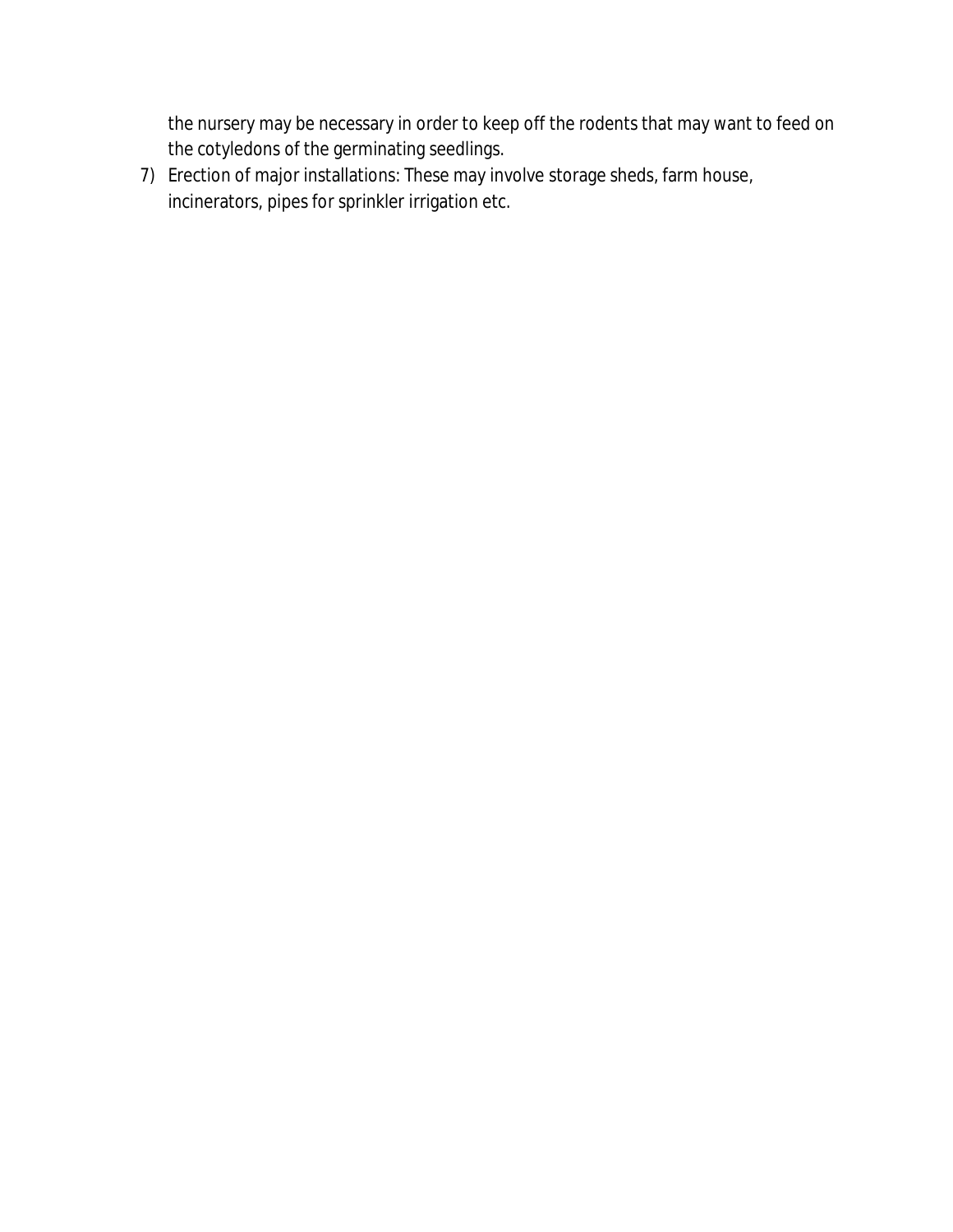### **DEPARTMENT OF HORTICULTURE UNIVERSITY OF AGRICULTURE ABEOKUTA, NIGERIA.**

### **Topic: Nursery management techniques.**

Nursery crops require a lot of careful management from sowing time to eventual transplanting into the field. On both operations, the y need some shading, adequate watering and freedom from pests. Besides, some species require tending operations like shoot and root pruning, hardening-off, and field storage prior to transplanting into the field.

- 1) Shading: crop species differ in their requirement for shade in the nursery. Some shadeloving crops like cocoa, kola and some vegetables, require a very good shade in order to keep the soil / growth medium moist and the microenvironment cool. The lightdemanding crop species, like cashew germinate and develop into vigorous seedlings without shade. Budded and grafted materials and marcots / air-layers require very good shade in the nursery.
- 2) Watering: Immediately after sowing the seeds, the medium must be water thoroughly and must be continuously kept moist. Drying up of the sowing medium for a day may result in heavy losses of the sown seeds. During the germination period, it is important to keep the growth medium moist with light application of water at least twice a day. Timing of watering is equally as important as the amount of water to apply. Watering continues until the seedlings' roots are grown enough to tap soil moisture.
- 3) Weeding: Weeds must be controlled on both germinating and transplanting media if the seedlings are to develop normally. The associated weed species at these stages of growth of the young plants compete for moisture, mineral nutrients and light. If the weeds are left unchecked, they may stunt and even kill a large percentage of nursery stock.
- 4) Root and shoot pruning: Root pruning is carried out on both bare-rooted and potted seedlings. In bare-rooted seedlings, root pruning is carried out where it is desired to retard shoot growth or to change rooting habit of tap-rooted species by promoting the development of lateral roots. Root pruning involves severing the tap root and / or lateral roots as well. By so doing, greater lateral roots are encouraged. The new root system enables the plants to withstand harsh conditions much better when transplanted. Shoot pruning is also practised in some in some areas as a means of checking the growth of seedlings that tend to grow tall, thin and weak.
- 5) Nursery soil management: Typical crops of the tropical nursery stock take a lot of nutrients out of the soil, sometimes much more than equivalent field crops. The greater number of seedlings produced per hectare makes the total nutrient requirements per hectare of nursery soils very high. The high rainfall and copious artificial watering required by nursery plants for proper growth and development often leads to additional nutrient losses by leaching. Stable soil structure and proper nutrient supplementation programmes keep soils in the nursery in good physical and chemical conditions to sustain economic production of seedlings in a given piece of land.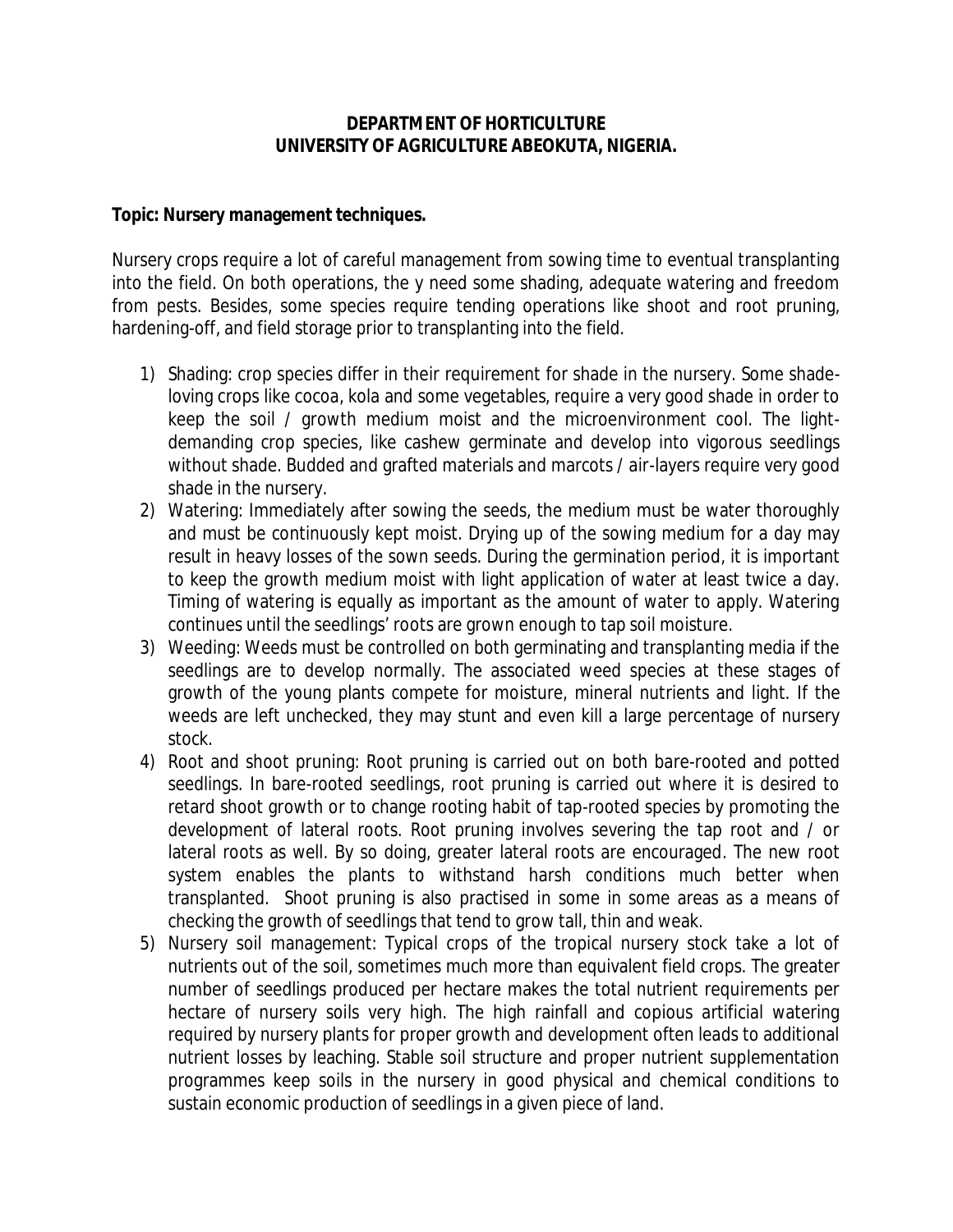- 6) Maintenance of soil fertility: The nutrient elements lost from the nursery soil by cropping, leaching and some other ways are most economically replaced by adding chemical fertilizers. The primary aim of doing this is to achieve optimum plant response as over-fertilizer application is not only wasteful but dangerous. The excess is subjected to leaching and volatilization and this could be destructive to seedlings as a result of toxic accumulation. Therefore, effective fertilizer application involves finding out what nutrient elements are lacking in the soil and applying them without injuries to the seedlings or soils.
- 7) Maintenance of good physical condition: Achieving and keeping a good physical conditions of the soil especially in the standard nurseries, is more complicated than maintaining its fertility. This usually requires some systematic increase in organic matter content of the soil and continuous protection of the soil from insolation, erosion and caking-up or crust formation as well as minimization of intermingling of sub-soil and the top-soil layers during bedding, filling of bags and weeding.
- 8) Soil conservation: Although the productive capacity of the soil may be drastically reduced by destruction of soil structure and excessive loss of nutrient elements, but, the most serious problem may be caused by erosion. Soil nutrients may be easily replaced, soil structure can also be easily replaced by addition of organic matter, but, loss of topsoil cannot be easily and rapidly remedied. Soil conservation measures include the use of cover crops, mulching, minima tillage, proper bed orientation and windbreaks.